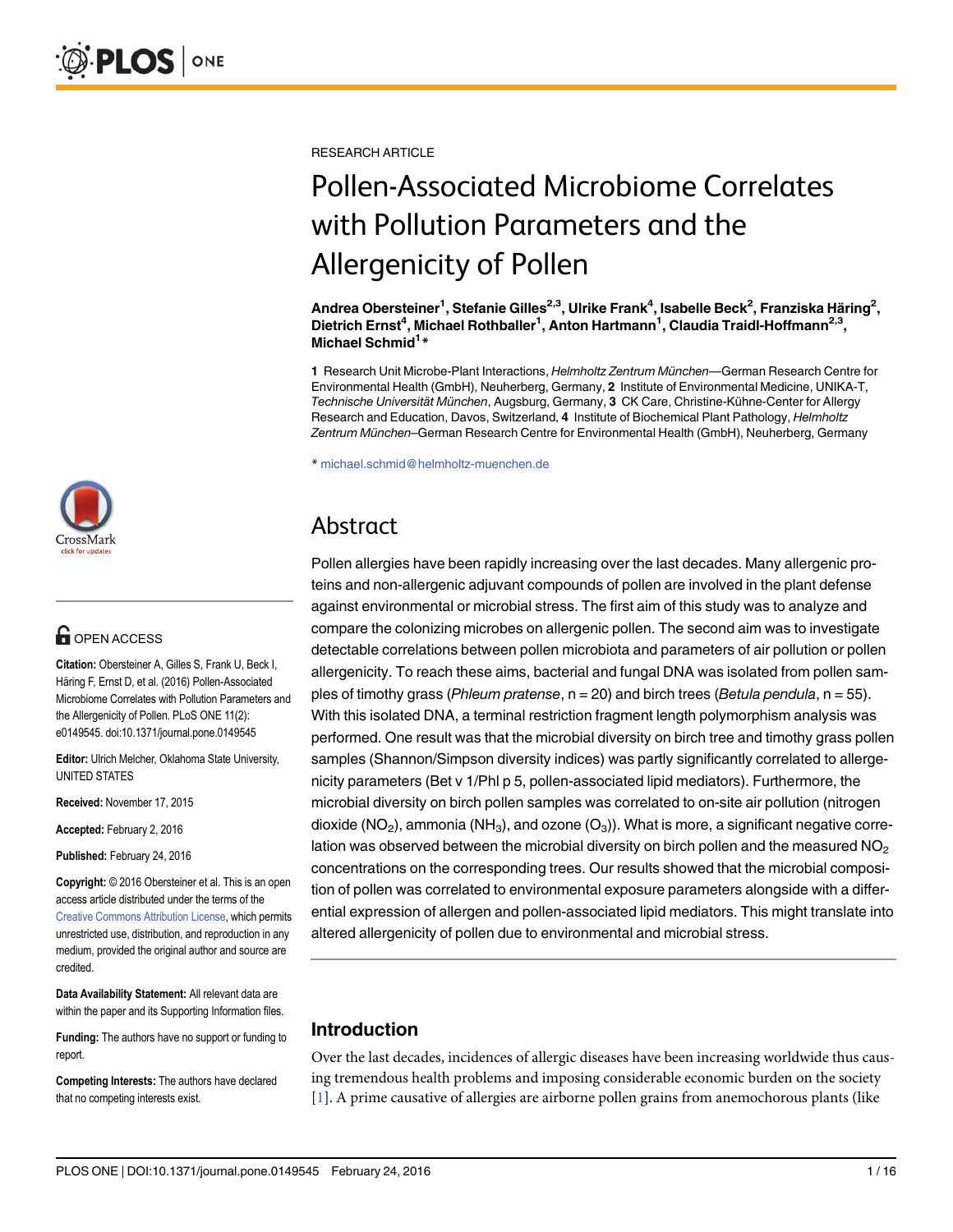<span id="page-1-0"></span>trees, grasses or weeds) causing diseases like polinosis and hay-fever symptoms [\[2](#page-12-0)]. Sensitization rates to pollen allergens are estimated to range from 20% to 30% in Germany  $[3, 4]$  $[3, 4]$  $[3, 4]$  $[3, 4]$ . The allergenic potential of pollen depends on the expression of immunogenic proteins–the allergens–as well as on non-allergenic molecules exerting pro-inflammatory or immune-modulatory effects [\[5\]](#page-12-0). Among these are NADPH oxidases, proteases, adenosine, or pollen-associated lipid mediators (PALMs)  $[6-8]$  $[6-8]$  $[6-8]$ . Some plant allergens, such as the birch pollen major allergen Bet v 1, belong to the pathogenesis-related (PR) family of proteins involved in host defense systems [[9](#page-13-0)]. Specifically, Bet v 1 is proposed to confer protection from pathogens during pollen germination on the stigma [[10](#page-13-0)]. Likewise, PALMs are assumed to play a role in the plant's stress response to pathogens or heavy metal exposure  $[11, 12]$  $[11, 12]$  $[11, 12]$ . Plants constantly monitor the presence of microbes via specialized pattern recognition receptors. Analogous to immune cells in the animal kingdom, plant cells respond to pathogen associated molecular patterns, such as bacterial lipopolysaccharide, peptidoglycans, flagellin, or fungal chitin and β-glucan, by inducing specific host defense programs [[13](#page-13-0), [14](#page-13-0)]. Besides closure of stomata, host defense mechanisms can involve a burst of nitric oxide and reactive oxygen species production [[15](#page-13-0)], which are both suggested to trigger PR-protein expression or synthesis of lipid mediators in tobacco cultures [\[16,](#page-13-0) [17\]](#page-13-0). Our previous data imply that those birch trees exposed to elevated ozone levels produce pollen grains with elevated levels of Bet v 1 and an altered PALMs composition, eventually leading to higher pro-inflammatory potential [\[18\]](#page-13-0). Furthermore, abiotic stress might alter a plant´s susceptibility to microbial pathogens [[19](#page-13-0)]. In turn, pathogen-induced defense mechanisms might change the expression of allergens and adjuvant substances.

Most of the knowledge about plant-microbe interaction results from well characterized model organisms like Arabidopsis thaliana and studies of its rhizosphere. In contrast, little is known about microbial colonization of pollen and their influences on the allergen expression in pollen. In this study, we aimed to analyze and compare the microbial community on pollen from birch trees (Betula pendula) and timothy grass (Phleum pratense) which are both characterized by a high allergenic potential [[2\]](#page-12-0). In addition, we aimed at investigating the correlations between pollen microbiota and parameters of air pollution and pollen allergenicity. For this reason, we collected pollen in urban and rural areas, analyzed their pollen-associated bacterial and fungal communities by performing a tRFLP analysis (terminal restricted fragment length polymorphism), and also did correlation (Spearman) and comparison analyses (PCoA, Cluster). Pollen obtained from birch and timothy grass showed a specific microbial pattern and, for both plant species, we detected an interrelationship between their microbial load and allergen content. Furthermore, we showed that the microbial diversity on birch pollen is correlated to environmental factors typical for urbanized areas. Our findings point out to previously unappreciated environment-plant-microbe interactions as being possible influencing factors of pollen allergenicity.

# Material and Methods

# Pollen Sampling and Preparation

In the flowering season of 2014, birch (B. pendula) catkins were sampled in the city and greater region of Augsburg, Germany. The number of pollen samples is equal to the number of birch trees ( $n = 20$  urban,  $n = 35$  rural). 100 catkins were sampled at each tree, at approximately 2 m height above the ground, and pollen were sieved from these catkins and pooled for each tree.

Timothy grass (P. pratense) spikes were collected from meadows in urban and suburban Munich as well as from rural meadows in Bavaria during the flowering season of 2014. For grass pollen samples, the number of pollen samples was equal to the number of meadows  $(n = 20)$ . Pollen grains were extracted from the aforementioned birch catkins and grass spikes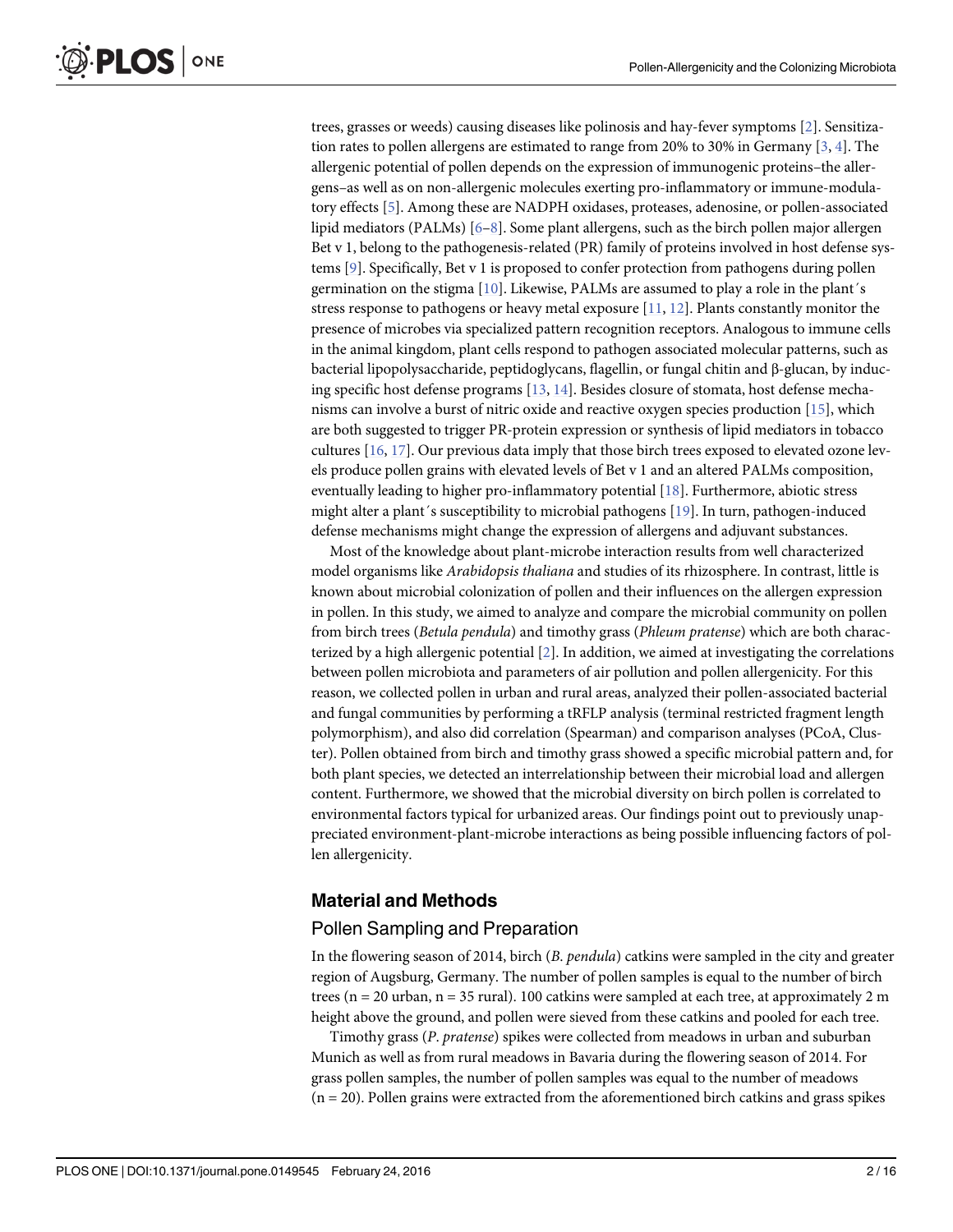<span id="page-2-0"></span>as it was described in Beck et al. [[18\]](#page-13-0). Pollen grains were stored at -80°C. Aqueous pollen extracts of these samples were prepared as it was described in Gilles et al. [[20](#page-13-0)].

#### On-Site Measurements of Air Pollution Parameters

As to the air pollutant measurements,  $NO_2$ ,  $O_3$ ,  $NH_3$  were all measured on-site at each birch tree by means of passive samplers for the duration of eight weeks, beginning before flowering in march and spanning the whole pollen season as described in Beck *et al.*  $[18]$  $[18]$ . So there is one value for each measurement site/birch pollen sample ( $n = 55$ ).

No on-site air pollutant measurements were performed at the grass pollen sampling-sites, only an urban index was calculated.

#### Urbanization Index

The Urbanization Index (UI) was calculated on the basis of CORINE Land Cover data as described previously in Beck et al. [\[18\]](#page-13-0). Briefly, CORINE classifies land use in the area of the European Union into 44 categories. Areas with continuous urban fabric, discontinuous urban fabric, industrial or commercial units, road and rail networks and associated land, port areas, airports, mineral extraction sites, dump sites and construction sites are all classified as urban. The Urbanization Index shows the share of urban land use in the surrounding of 1km around the site. If  $UI = 1$ , the land use in the surrounding of the site is strictly urban, if  $UI = 0$ , the surrounding is completely of non-urban land use.

#### Determination of Allergenicity Parameters

Levels of Bet v 1 and PALMs in aqueous pollen extracts were determined by ELISA as described in Beck et al. [[18](#page-13-0)]. Group 5 grass pollen allergen (Phl p 5) was determined in aqueous grass pollen extracts by ELISA as described in Buters et al. [[21](#page-13-0)].

#### Determination of NADPH Oxidase Activity

NADPH oxidase activity measurement was adapted from Wang et al. [[22](#page-13-0)]. In brief, pollen grains (1mg/assay) were hydrated in PBS and mixed with or without 2 mM nitroblue tetrazolium (NBT) (Sigma-Aldrich) and 1 mM nicotinamide adenine dinucleotide phosphate (reduced) (NADPH) (Roth) solved in pure water. The reaction (240 μl/assay) was started by adding the NBT. The pollen was afterwards incubated for one hour at 37°C under rotation. The obtained suspension was centrifuged and the NBT residual was removed by washing twice with 1 ml PBS. The produced formazan sediment was then resolved in 300 μl methanol under rotation for 30 minutes at room temperature and centrifuged again. Supernatants (200μl) were measured at 530 nm in a Tecan infinite M1000 PRO.

#### tRFLP-Analysis of Bacterial Communities

Bacterial and fungal DNA from pollen was extracted with a Fast DNA Spin kit for soil (MP Biomedicals), according to the manufacturer's instructions including an additional enzymatic lysis (10 μg of lysozyme, 30 min, 37°C). For the following steps each sample of extracted microbial DNA was divided in two parts, one for the determination of fungal pattern and one for the determination of bacterial pattern. In case of bacterial pattern firstly the 16S rRNA coding genes were amplified with a TopTaq DNA polymerase kit (Qiagen), a FAM-labeled forward primer 27f [[23](#page-13-0)] and the reverse primer 907r [\[24](#page-13-0)]. Amplification was processed as follows: initial denaturation (94°C, 5 min), 30 cycles of denaturation (94°C, 45 sec), annealing (59°C, 45 sec), and elongation (72°C, 45 sec). A final extension at 72°C for five minutes completed the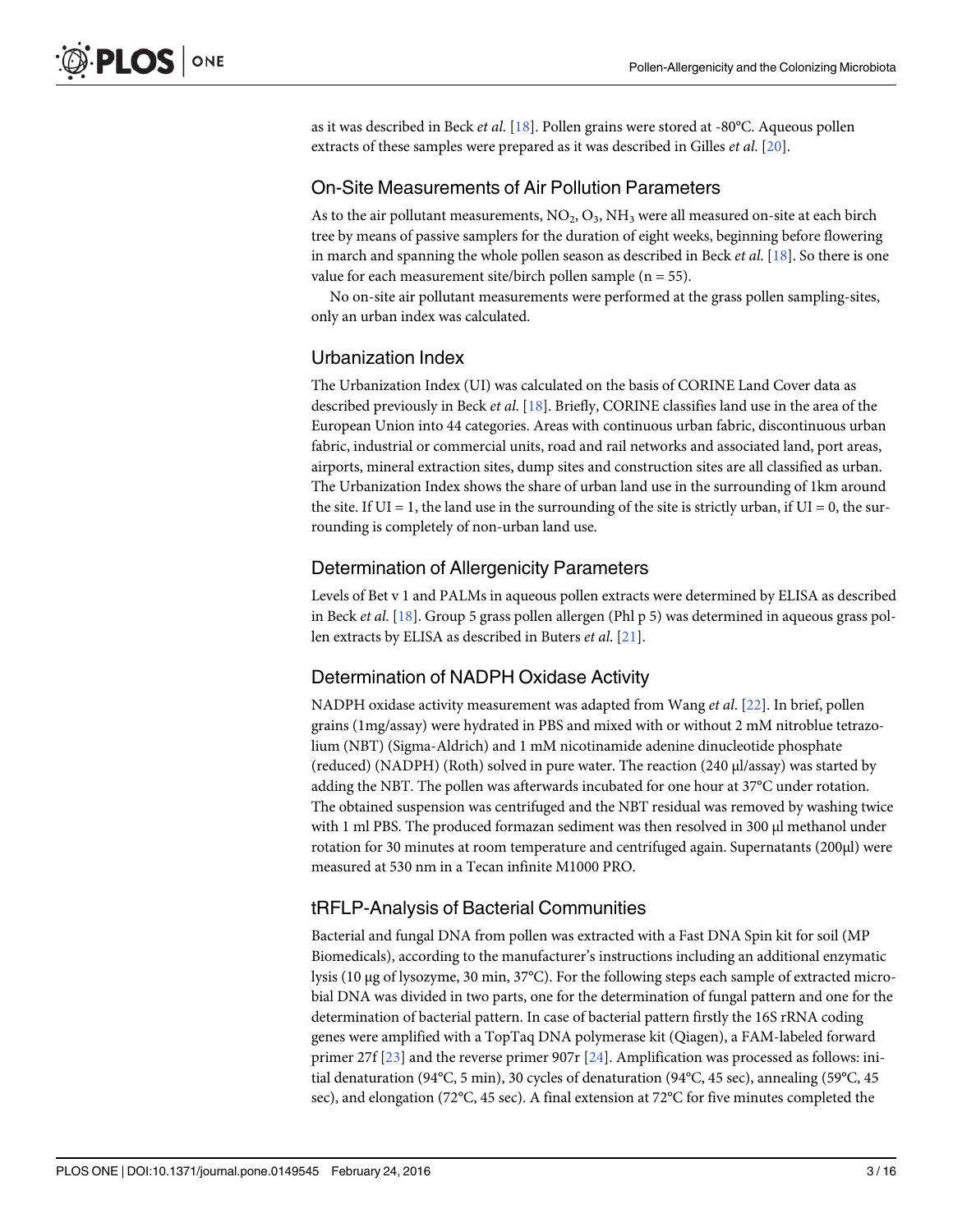<span id="page-3-0"></span>reaction. For the amplification of fungal ITS1-ITS2-region FAM-labeled primer ITS1F with the reverse primer ITS4 [\[25](#page-13-0), [26](#page-13-0)] were used. After horizontal agarose gel-electrophoresis (120 V, 45 min), the amplicons were purified with a NucleoSpin Gel and PCR Clean up kit (Macherey & Nagel) according to the manufacturer's instruction. For a rapid DNA digest, 16S rRNA gene products were restricted using the enzyme MspI (HpaII;  $5'-C\wedge CGG-3'$ ; [[27](#page-14-0)]) for 2h incubation at 37°C in recommended buffer. Amplified ITS-products, however, were restricted using the enzyme TaiI (MaeII; 5´-ACGT-3´) for 2h at 65°C in recommended buffer (Thermo Fisher Scientific). In pre-experiments regarding the efficiency and obtained fungal diversity the restriction enzymes TaiI performed best (Weikl F. 2015, pers. communication). After transferring the obtained fragments to HiDi Formamid (Applied Biosystems) including MapMarker ROX1000 (1:400; Bioventures), the denatured fragments were separated by an electrophoresis based on a capillary system on an automated DNA sequencer (ABI 3730, Applied Biosystems, Applera Deutschland GmbH, Darmstadt, Germany). The validation of data quality was done by using the online software package Peak Scanner Software v1.0 (Life technologies). True peaks (size < 50bp, height < 50 fluorescent units) were imported into t-REX (<http://trex.biohpc.org/>) for improving the data´s quality. Settings were adjusted according to Culman et al. [[27](#page-14-0)] and Chowdhury et al. [\[28\]](#page-14-0). The data matrix of a bacterial pattern was first exported and then statistically analyzed in PAST ver. 2.17c [\[29\]](#page-14-0). In the following statistics of microbial pattern analysis the fragments (tRFs) were assumed to be derived from the same group of organisms in each sample.

# Exclusion of plastidic DNA

During amplification of bacterial 16S-rRNA coding genes, sequences of plastidic DNA from plant cells were co-amplified. For exclusion, the length of plastid-fragments was determined by tRFLP using the fluorescently labeled forward primer  $27f$  [[23](#page-13-0)], paired with the plastid-specific reverse primer CYA781r [\[30\]](#page-14-0) for amplification. The obtained fragments were ligated and cloned by using the StrataClone cloning kit (Agilent technologies). For the colony PCR the forward primer T3 was used in combination with the reverse primer T7, both recommended in the manual of the StrataClone Cloning kit. Cloned fragments were sequenced at SequiServe GmbH (Vaterstetten, Munich, Germany). The hereby obtained sequences were aligned with the aligner tool implemented into the ARB software package [\[31\]](#page-14-0). For the case that a cloning procedure wants to be avoided, another well working opportunity for the exclusion of plastid DNA would be a 16S rRNA gene amplification with the primer pair 799f and 1492r. According to Chelius & Triplett 2001 [\[32\]](#page-14-0) the 799f primer shows a different binding position in bacterial and plastid DNA. Hence, bands showing different length can be separated electrophoretically.

# **Statistics**

To compare the microbial composition of two groups the R-value and p-value of a one-way analysis of similarity (ANOSIM) was calculated as described in Clarke [\[33\]](#page-14-0). The ANOSIM Rvalue describes similarity-ranges from completely overlapping features  $(R = 0)$  to distinctly separated features  $(R = 1)$  of the compared communities [\[28\]](#page-14-0). For descriptive statistics, a principal coordinate analysis (PCoA, Bray-Curtis-Index) and a cluster-dendrogram (Bray-Curtis-Index) were performed. Additionally two indices referring to the diversity of the communities were calculated in Rstudio (Version 0.98.953, 2009–2013 RStudio, Inc.; 2014) [[34](#page-14-0)]. To assign the alpha-diversity of the microbial composition the Simpson-Index 1-D (weighing high abundant fragments) and Shannon-Index H (weighing less abundant fragments) was assessed [[35\]](#page-14-0). For comparison of numeric data, the significance level p was calculated by using the Man U Whitney-test in case of non-Gaussian distributed data. For Gaussian distributed data, the t-test for equal / unequal data was used to obtain the significance level. For correlations of measured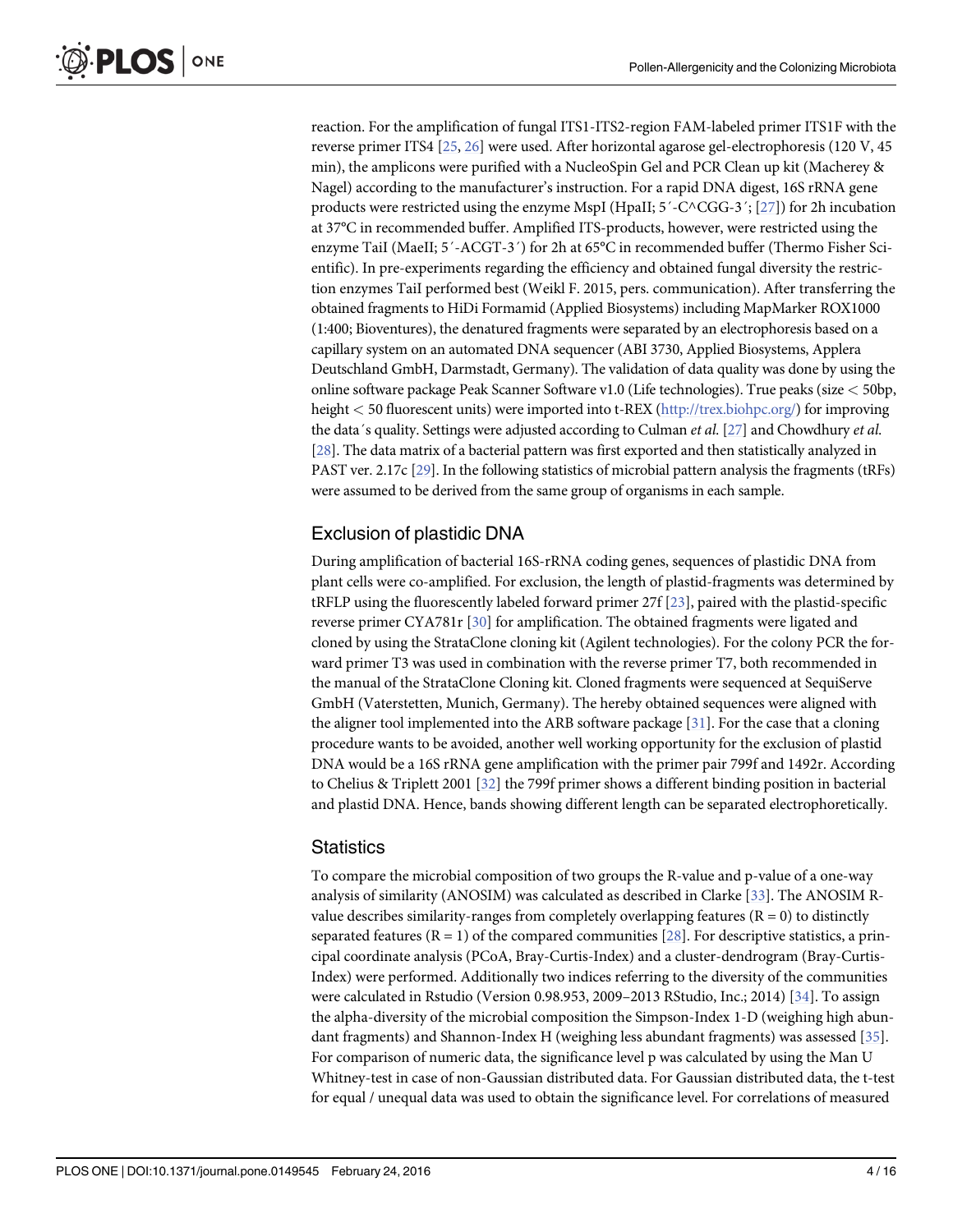



Fig 1. Comparison of bacterial pattern on pollen from birch and timothy grass. A) PCoA (Bray-Curtis-Index) of bacterial pattern on birch pollen (Betula pendula;  $n = 55$ ; black) and timothy grass pollen (Phleum pratense; n = 20; grey) show hardly overlapping 95%-confidence intervals. The significant differences were confirmed by ANOSIM (R =  $0.81$ , p =  $0.0001$ ). B) In the cluster dendrogramm (Bray-Curtis) pollen from both species are forming separated groups also attesting the significant difference. C,D) Boxplots of indices weighing species due to their extent of abundance in bacterial community on birch- (Betula pendula;  $n = 55$ ) and timothy grass-pollen (Phleum pratense,  $n = 20$ ). In comparison the two groups differs significantly due to low abundant species (Shannon-index,  $p = 0.009$ ), but not significantly due to high abundant species of bacterial composition (Simpson-index,  $p = 0.78$ ).

pollution and allergen parameter to microbial diversity-indices, Spearman´s  $r_s$  and permutation p-value was calculated for non-Gaussian distributed samples [\[35\]](#page-14-0). For descriptive and univariate statistics of mean / median comparison as well as for correlations analyses, the statistical program PAST ver. 2.17c was used [\[29\]](#page-14-0).

#### **Results**

#### Species Dependent Microbial Patterns on Pollen

The bacterial pattern distribution of pollen from birch trees ( $n<sub>birth</sub> = 55$ ) and timothy grass (ngrass = 20) was illustrated in a PCoA (Principle Coordinate Analysis). The therein created 95% confidence intervals were not overlapping. In an appending cluster dendrogram two separate clusters were formed ( $R = 0.81$ ,  $p = 0.001$ ). The diversity of the bacterial composition on birch tree and timothy grass pollen differed significantly due to low abundant bacterial species (Shannon index,  $p = 0.009$ ) but not due to the dominant species (Simpson index,  $p = 0.78$ ) (Fig 1).

When comparing the fungal community composition on pollen obtained from birch trees  $(n<sub>birth</sub> = 31)$  and timothy grass  $(n<sub>grass</sub> = 16)$  it differed significantly  $(R = 0.51; p = 0.0001)$  between the two of them. Similar to the bacterial community the 95%-confidence interval of the PCoA did not completely overlapped in this case, too. In the cluster dendrogram the separation of the two groups was less distinct than for bacterial patterns, but still was statistically significant. The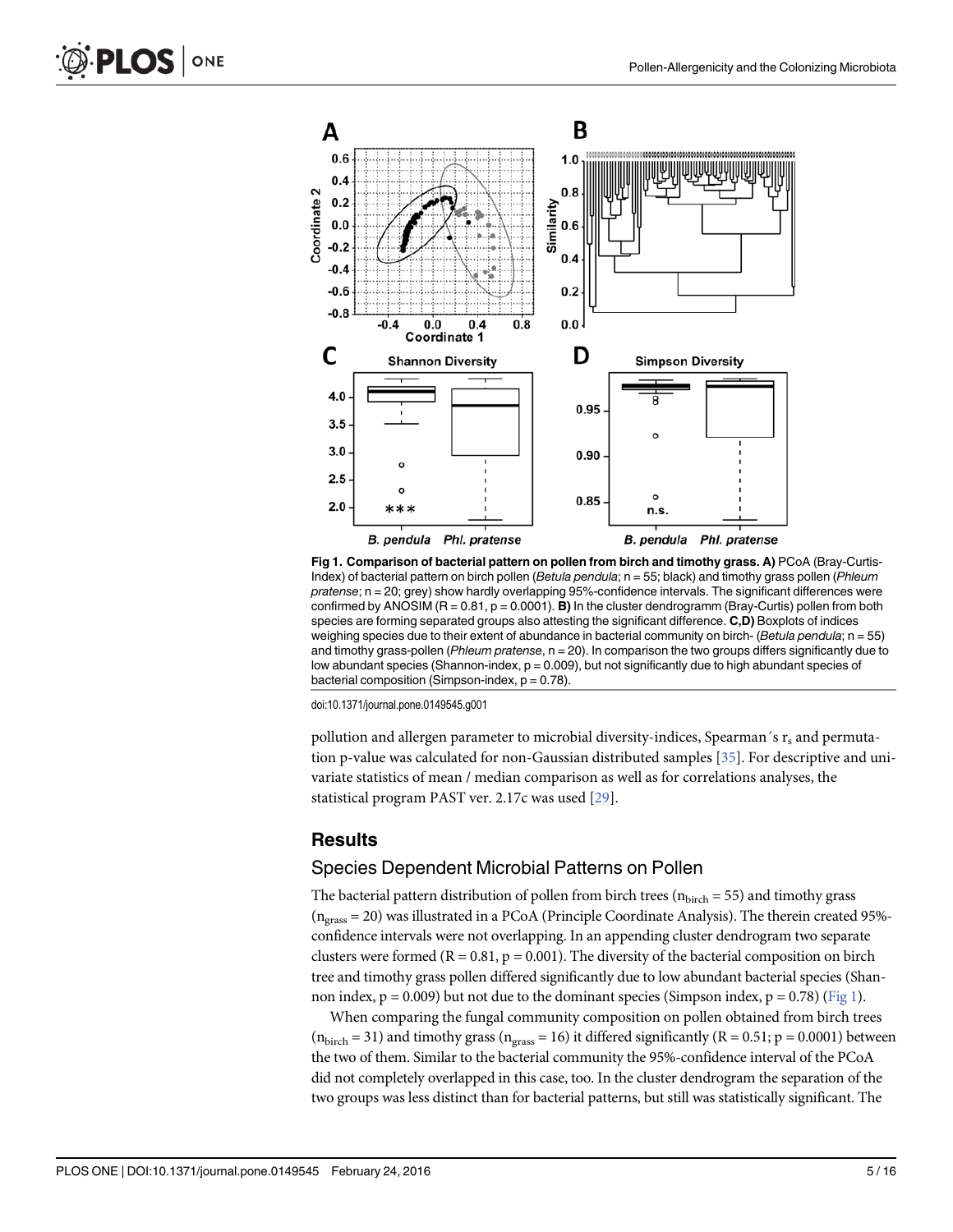<span id="page-5-0"></span>



Fig 2. Comparison of fungal pattern on pollen from birch and timothy grass. A) PCoA (Bray-Curtis-Index) of fungal pattern on birch pollen (Betula pendula; n = 31; black) and timothy grass pollen (Phleum pratense; n = 16; grey) show hardly overlapping 95%-confidence. The significant differences were confirmed by ANOSIM ( $R = 0.51$ ,  $p = 0.0001$ ). B) The cluster dendrogramm (Bray-Curtis-Index) demonstrates the separation of the two pollen species due to fungal pattern. C,D) Boxplots of indices weighing species due to their extent of abundance in fungal community on birch- and timothy grass-pollen. In comparison the two groups differed significantly due to low abundant species (Shannon-index,  $p = 0.006$ ), and also due to high abundant species of fungal composition (Simpson-index,  $p = 0.005$ ).

doi:10.1371/journal.pone.0149545.g002

diversity indices calculated, weighing either high abundant (Simpson-Index) or low abundant fungal species (Shannon-Index), showed that birch pollen had a significantly higher fungal diversity than timothy grass pollen ( $p_{Shannon} = 0.006$ ,  $p_{Simpson} = 0.004$ ) (Fig 2).

# Urban Sample Sites Show Different Bacterial Composition on Birch Pollen, but Not on Timothy Grass Pollen

The bacterial composition on the gathered pollen from urban sample sites partly show significant differences compared to the pollen collected in rural sample sites. Significant differences were detected for the bacterial pattern on birch pollen ( $n_{urban} = 20$ ,  $n_{rural} = 35$ ; R = 0.23, p = 0.003). Rural and urban timothy grass pollen samples ( $n_{urban} = 13$ ,  $n_{rural} = 4$ ) did not show statistically significant differences in bacterial composition ( $R = 0.02$ ;  $p = 0.36$ ). However, the fungal composition on birch tree ( $n_{\text{urban}} = 9$ ,  $n_{\text{rural}} = 22$ ) and timothy grass pollen ( $n_{\text{urban}} = 14$ ,  $n_{\text{rural}} = 4$ ) did not differ in urban or rural samples ( $R_{\text{birth}} = 0.04$ ,  $p_{\text{birth}} = 0.62$ ;  $R_{\text{grass}} = 0.09$ ,  $p_{\text{grass}} = 0.69$ ;  $\underline{Fig 3}$  $\underline{Fig 3}$  $\underline{Fig 3}$ ).

# Bacterial Diversity on Birch Pollen Was Correlated with  $NO<sub>2</sub>$  Levels and Urbanization Index

Pollen was sampled from 55 birch trees and on-site air pollutant measurements were performed by means of passive samplers at each tree. Due to loss of passive samplers at a few sites,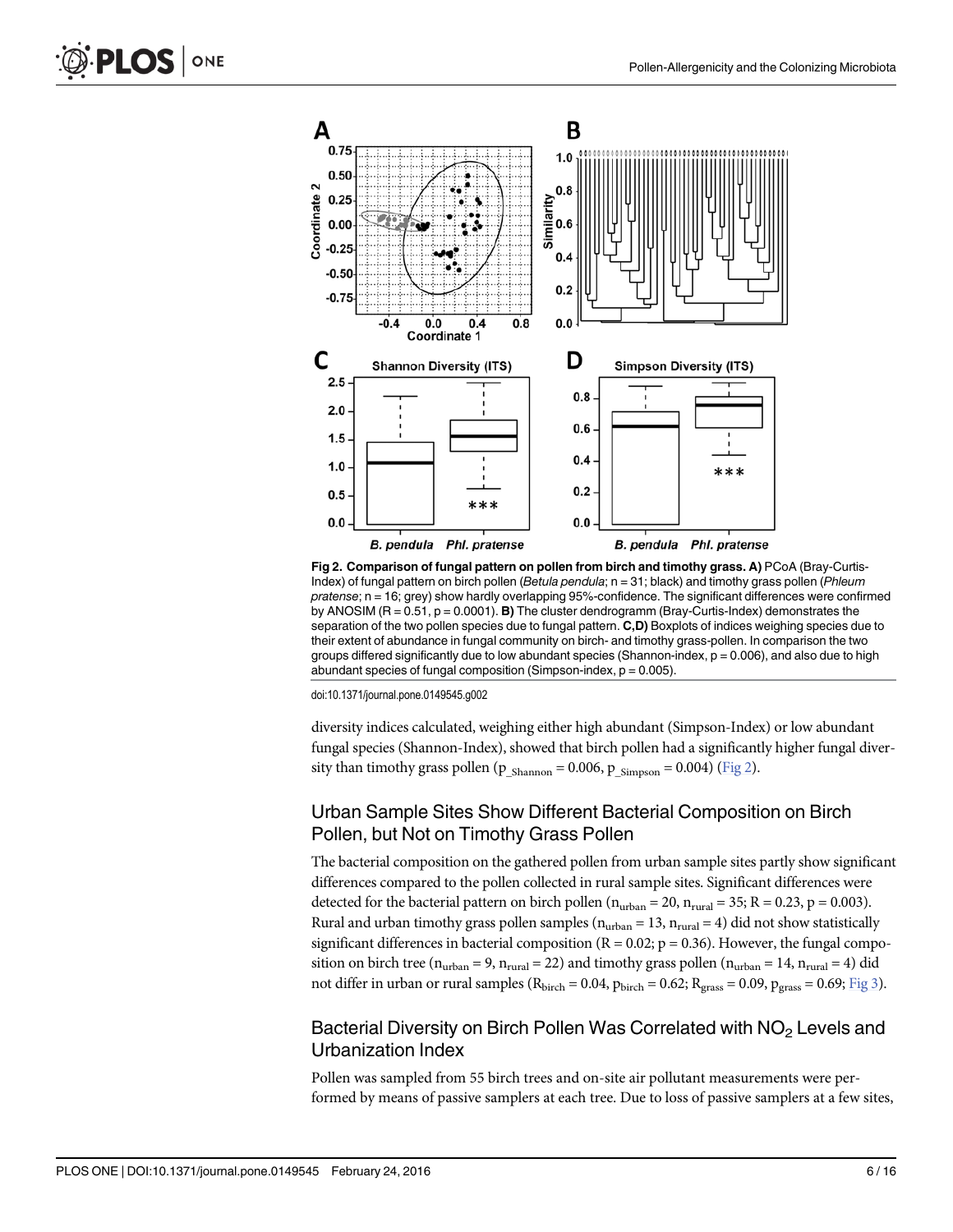<span id="page-6-0"></span>

[Fig 3. C](#page-5-0)omparison of bacterial and fungal pattern on pollen collected in rural and urban sample sites. PCoA performed to compare the microbial composition on pollen obtained from rural (grey) and urban areas (black). A) Bacterial composition on birch pollen. B) Bacterial composition on timothy grass pollen. C) Fungal composition on birch pollen. D) Fungal composition on timothy grass pollen.

air pollutant measurements could be obtained for the following number of sampling sites: n  $(NO<sub>2</sub>) = 51$ ,  $n(O<sub>3</sub>) = 52$ ,  $n(NH<sub>3</sub>) = 49$ .

Diversity indices of bacterial community on birch pollen were significantly correlated with pollution parameters of pollen sampling sites  $(Fig 4)$  $(Fig 4)$  $(Fig 4)$ . Specifically, a significant negative correlation between the number of species ( $=$  total number of fragments;  $n(tRFs)$ ) and ambient levels of NO<sub>2</sub> ( $r_s$  = -0.31, p = 0.027; [Fig 4B\)](#page-7-0) was observed. In addition, a significant negative correlation between n(tRFs) and calculated UI ( $r_s = -0.36$ ,  $p < 0.001$ ; [Fig 4D\)](#page-7-0), but not to  $O_3$ - ( $r_s =$ 0.21,  $p = 0.13$ ; [Fig 4A\)](#page-7-0) or ammonia NH<sub>3</sub>-levels ( $r_s = 0.14$ ,  $p = 0.34$ ; [Fig 4C](#page-7-0)) was observed. In contrast, the diversity of high abundant species (Simpson-Index) correlated significantly positive with O<sub>3</sub>-concentrations ( $r_s = 0.39$ ,  $p = 0.0039$ ; [Fig 4E](#page-7-0)), but significantly negative to the calculated UI ( $r_s = -0.44$ ,  $p < 0.001$ ; [Fig 4H](#page-7-0)) and NO<sub>2</sub>-level ( $r_s = -0.54$ ,  $p < 0.0001$ ; [Fig 4F](#page-7-0)). There was no correlation of bacterial Simpson-diversity to  $NH_3$ -levels ( $r_s = 0.01$ ,  $p = 0.94$ ; [Fig 4G](#page-7-0)). The diversity of low abundant species (Shannon-Index) did not show significant correlations to any of the measured pollution parameters  $(r_s (O_3) = 0.19, p(O_3) = 0.16,$  Fig 3I;  $r_s (NO_2) =$ 0.14,  $p(NO_2) = 0.31$ ,  $Fig 4$ ];  $r_s(NH_3) = 0.01$ ,  $p(NH_3) = 0.89$ ,  $Fig 4K$ ;  $r_s (UI) = 0.06$ ,  $p(UI) = 0.67$ , Fig  $4L$ ).

# Bacterial Diversity on Birch Pollen Correlated with Content of Bet v 1 and PALMs

Diversity indices (Shannon, Simpson, n(tRFs)) calculated for the bacterial community on birch pollen were plotted against parameters defining the pollen´s allergenic potential (content of Bet v 1, PALMs, NADPH oxidase). Significant correlations were observed ([Fig 5](#page-8-0)), specifically, the total number of different species (n(tRFs)) was positively correlated to the concentration of Bet v 1 ( $r_s$  = 0.28, p = 0.038; [Fig 5A](#page-8-0)) but not to the concentration of PALM<sub>LTB4</sub> ( $r_s$  = 0.14,  $p = 0.33$ ; [Fig 5B\)](#page-8-0), PALM<sub>PGE2</sub> ( $r_s = 0.17$ ,  $p = 0.22$ ; [Fig 5C\)](#page-8-0) or NADPH oxidase ( $r_s = -0.04$ ,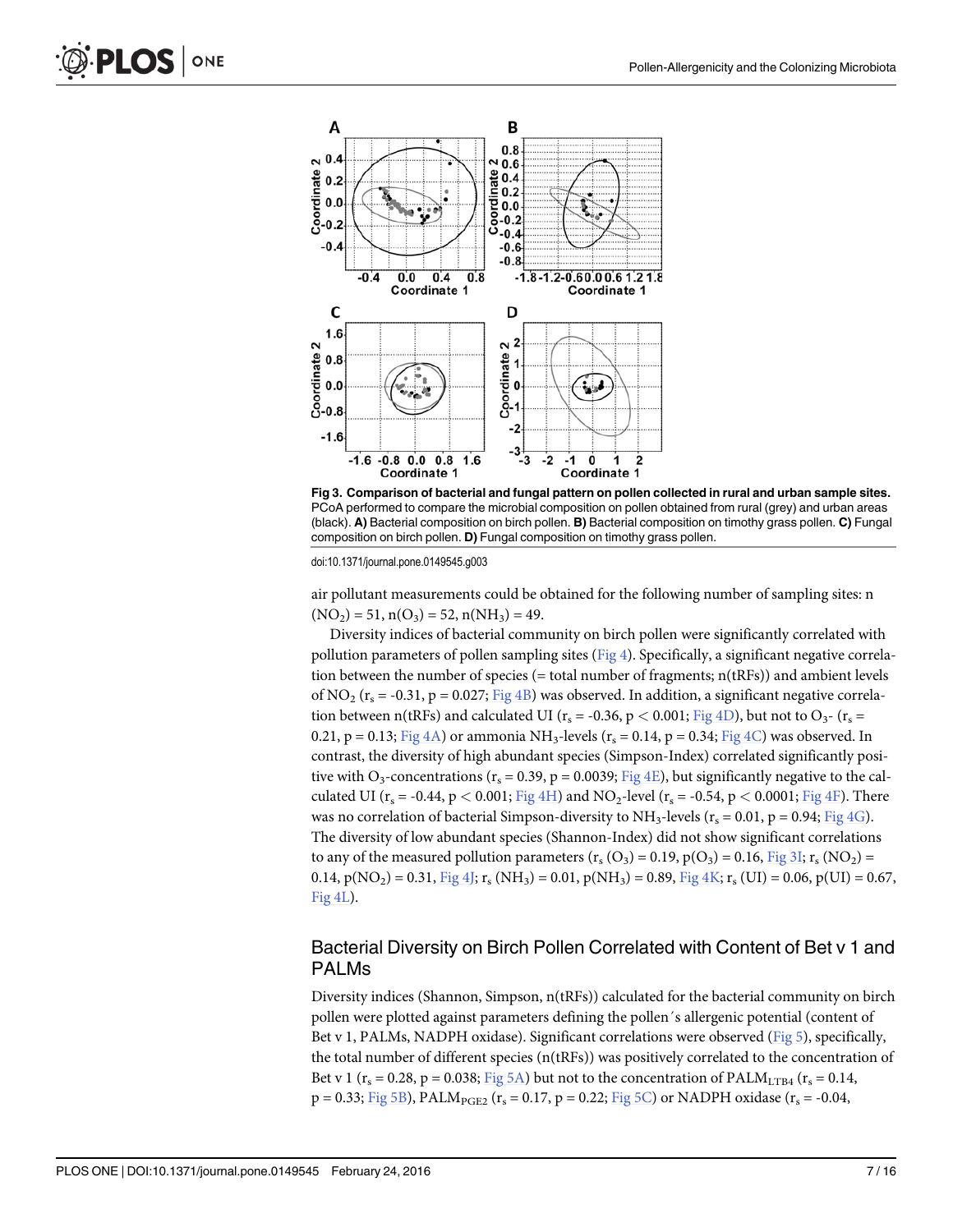

[Fig 4. S](#page-6-0)pearman correlations of bacterial diversity on birch pollen to pollution parameter. Scatterplot including linear trend line, spearman correlation values rho and significance level p of diversity indices (Shannon H/Simpson 1-D) and parameter (number of fragments n(tRFs)) of bacterial pattern on birch pollen (Betula pendula 2014, n = 55) with pollution measurements. A-D Correlation of n(tRFs) and pollution parameters ozone  $O_3$  ( $r_s$  = 0.21, p = 0.13), nitrogendioxid NO<sub>2</sub> ( $r_s$  = -0.31, p = 0.027), ammonia NH<sub>3</sub> ( $r_s$  = 0.14, p = 0.34) and the urbanization-index ( $r_s$  = -0.36, p < 0.01). **E-H** Correlation of Simpson diversity Index 1-D and pollution parameters  $O_3$  ( $r_s = 0.39$ , p = 0.004), NO<sub>2</sub> ( $r_s = -0.54$ , p < 0.0001), NH<sub>3</sub> ( $r_s = 0.01$ , p = 0.94) and the urbanization-index ( $r_s =$ -0.44,  $p = 0.001$ ). I-L Correlation of Shannon diversity Index H and pollution parameters  $O_3$  ( $r_s = 0.19$ ,  $p = 0.17$ ),  $NO_2$  ( $r_s = -0.14$ ,  $p = 0.31$ ),  $NH_3$  ( $r_s = 0.01$ ,  $p = 0.89$ ) and the urbanization-index ( $r_s = 0.06$ ,  $p = 0.67$ ).

<span id="page-7-0"></span>PLOS I

ONE

 $p = 0.79$ , [Fig 5D\)](#page-8-0). The diversity of high abundant species (Simpson-Index) showed no significant correlation with any of the measured parameters of the respective allergenic potential  $(r<sub>s</sub>)$  $(\text{Det v 1}) = 0.25$ ,  $p(\text{Det v 1}) = 0.068$ ,  $\text{Fig 5E; r_s}$  $\text{Fig 5E; r_s}$  $\text{Fig 5E; r_s}$   $(\text{PALM}_{\text{LTB4}}) = 0.08$ ,  $p(\text{PALM}_{\text{LTB4}}) = 0.53$ ,  $\text{Fig 5E; r_s}$  $r_s$  (PALM<sub>PGE2</sub>) = 0.12, p(PALM<sub>PGE2</sub>) = 0.366, [Fig 5G](#page-8-0);  $r_s$ (NADPH oxidase) = 0.05, p(NADPH oxidase) = 0.75, [Fig 5H](#page-8-0)). The diversity of low abundant species (Shannon-Index), however, was significantly negative correlated to the concentration of  $PALM<sub>LTBA</sub>$  ( $r<sub>s</sub> = -0.36$ ,  $p = 0.006$ ; [Fig 5J\)](#page-8-0) and PALM<sub>PGE2</sub> ( $r_s$  = -0.04, p = 0.001; [Fig 5K](#page-8-0)), despite a low  $r_s$ -value. Shannon diversity did not correlate to the concentration of Bet v 1 ( $r_s = 0.14$ , p = 0.317; [Fig 5I](#page-8-0)) or NADPH oxidase  $(r_s = 0.2, p = 0.19;$  [Fig 5L](#page-8-0)).

# No Correlation between Fungal Diversity on Birch Pollen with Pollution or Allergenicity Parameters

In contrast to the bacterial patterns the composition of fungi on birch pollen grains were not significantly correlated to any of the pollution  $(NO_2, O_3, NH_3)$  or allergenicity parameters (Bet v 1, PALM<sub>PGE2</sub>, PALM<sub>LTB4</sub>, NADPH oxidase) tested [\(S1 Table](#page-11-0)).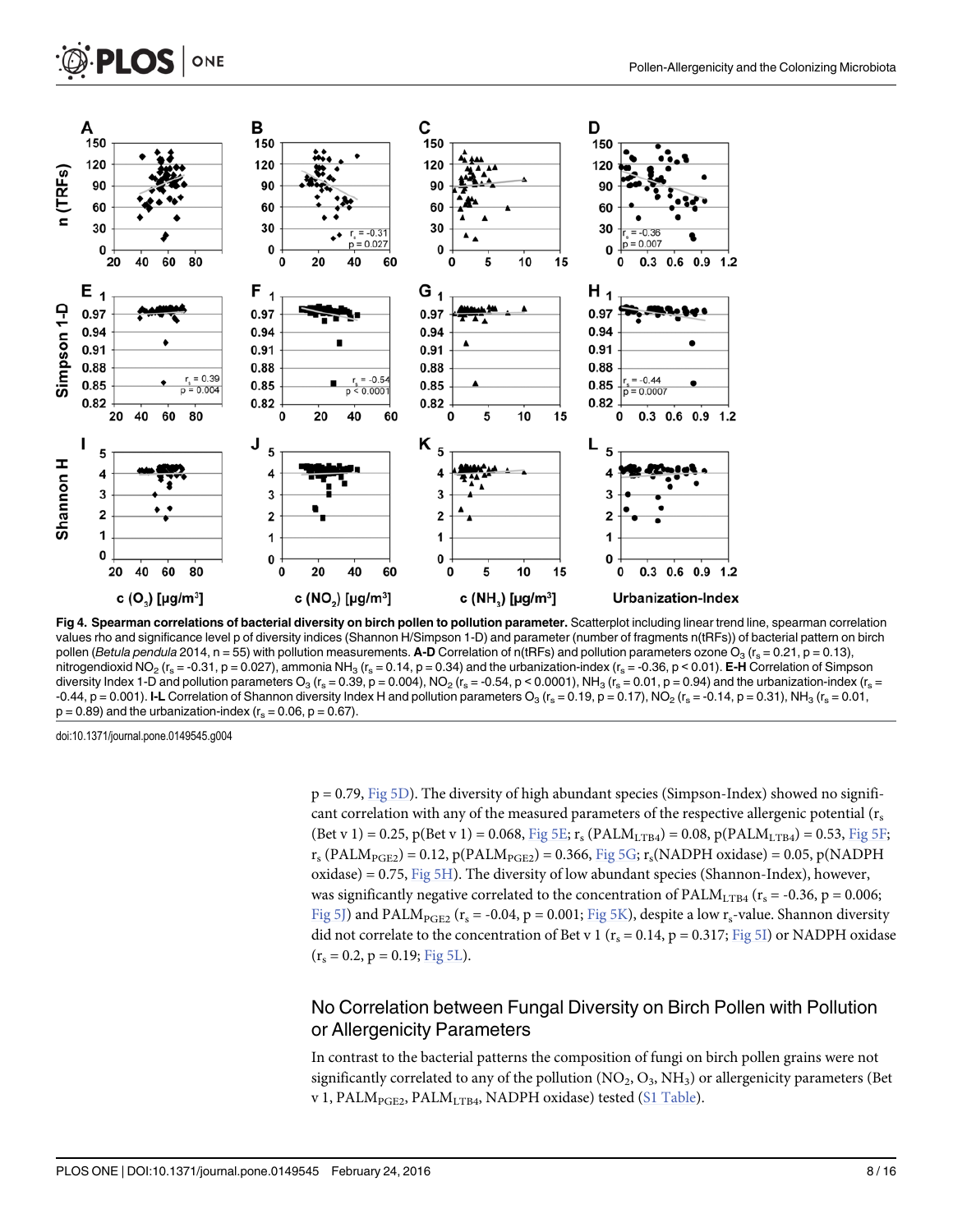

[Fig 5. S](#page-6-0)pearman correlations of bacterial diversity on birch pollen to allergenicity parameter. Scatterplot including linear trend line, spearman correlation values rho and significance level p of diversity indices (Shannon H/Simpson 1-D) and parameter (number of fragments n(tRFs)) of bacterial pattern on birch pollen (Betula pendula 2014, n = 55) with allergen concentration in pollen. A-D) Correlation of n(tRFs) and allergenicity parameters Bet v 1 ( $r_s$  = 0.28, p = 0.038), PALM<sub>LTB4</sub> ( $r_s$  = 0.14, p = 0.33), PALM<sub>PGE2</sub> ( $r_s$  = 0.17, p = 0.22) and NADPH oxidase ( $r_s$  = -0.04, p = 0.79). **E-H)** Correlation of Simpson diversity Index 1-D and allergenicity parameters Bet v 1 ( $r_s$  = 0.25, p = 0.068), PALM<sub>LTB4</sub> ( $r_s$  = 0.08, p = 0.53), PALM<sub>PGE2</sub> ( $r_s$  = .12, p = 0.366) and NADPH oxidase ( $r_s = 0.2$ , p = 0.19). **I-L)** Correlation of Shannon diversity Index H and allergenicity parameters Bet v 1 ( $r_s = 0.14$ , p = 0.317), PALM<sub>LTB4</sub> ( $r_s = -0.36$ ,  $p = 0.006$ ), PALM $_{PGE2}$  ( $r_s = -0.04$ ,  $p = 0.0015$ ) and NADPH oxidase ( $r_s = 0.2$ ,  $p = 0.19$ ).

<span id="page-8-0"></span>PLOS I

ONE

# Bacterial, but Not Fungal Diversity on Timothy Grass Pollen Correlated with the Content of PALM $_{\text{PGF2}}$  and Urbanization Index

The statistical analysis of bacterial patterns obtained from timothy grass pollen resulted in a significantly negative correlation ( $r_s = -0.51$ ,  $p = 0.039$ ) between the diversity of high abundant species (Simpson-Index) and the  $\text{PALM}_{\text{PGE2}}$  content of pollen. Moreover, there was a significantly negative correlation between highly abundant species (Simpson-Index) ( $r_s = -0.57$ , p = 0.04) and the Urbanization Index (UI) and also between the total number of species (n- (tRFs);  $r_s = -0.58$ ,  $p = 0.04$ ) and the Urbanization Index (UI). No further significant interrelationships were observed between bacterial diversity indices and parameters of allergenic potential ([S2 Table\)](#page-12-0). Similarly, no significant correlations were observed between fungal diversity on timothy grass pollen and allergenicity-related parameters or the Urbanization Index [\(S3 Table](#page-12-0)).

#### **Discussion**

Plant-microbe interactions govern diverse physiological processes in plants such as growth regulation, nutrient supply, and host defense  $[36]$  $[36]$  $[36]$ . So far, however, only a few previous studies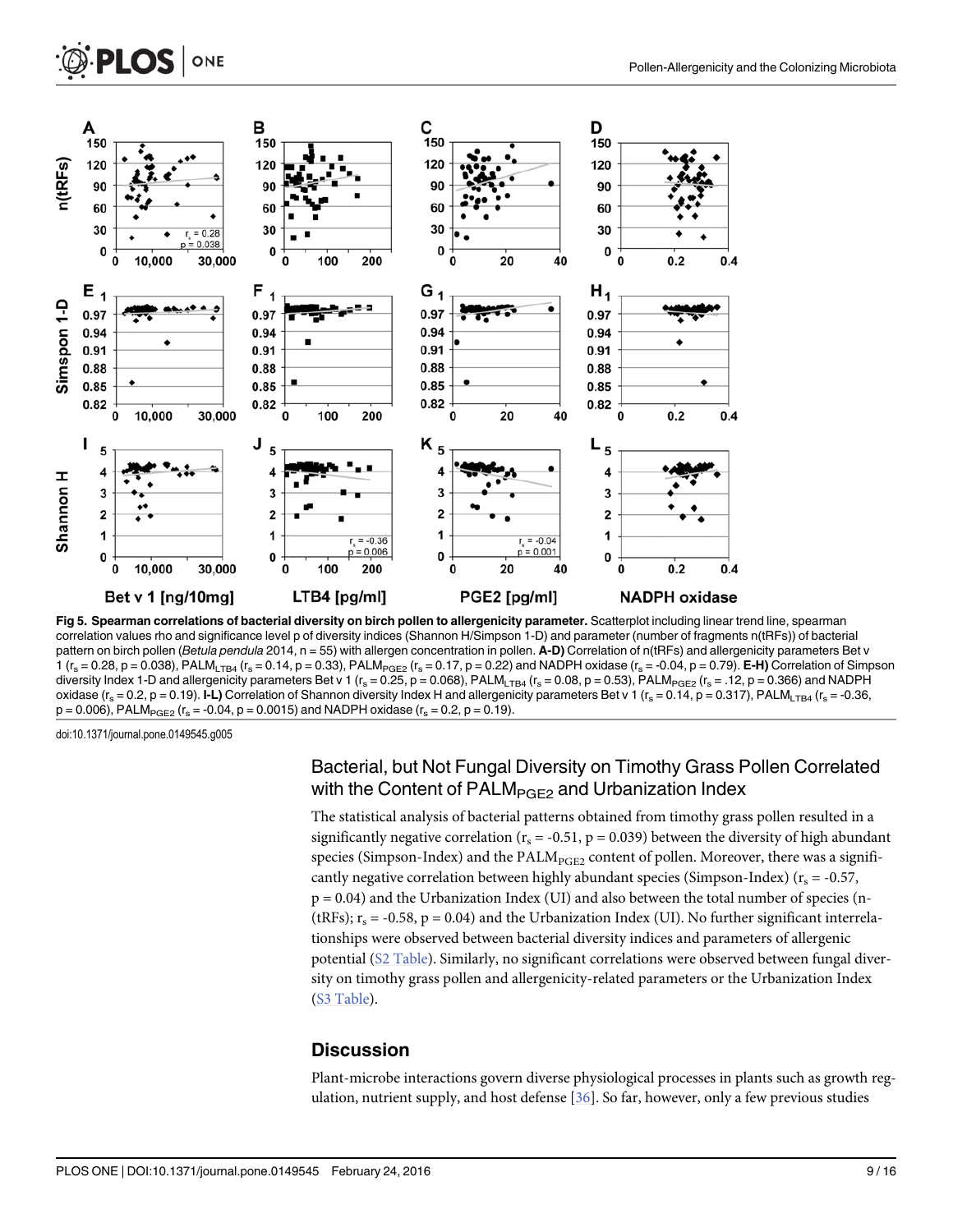<span id="page-9-0"></span>investigated the presence of microbes on plant pollen [[37](#page-14-0)]. A more recent paper described the identification of gram-positive Bacillus species on timothy grass pollen. This paper also demonstrated that bacterial isolates can promote the maturation of human monocyte-derived dendritic cells [\[38\]](#page-14-0). To our knowledge, the present study is the first which systematically characterizes communities of bacteria and fungi on allergenic pollen grains and which also correlates the microbial colonization of pollen with parameters of environmental pollution and allergenicity. It has been known that anthropogenic pollutants, such as ozone and ultra-fine particulate matter, exert direct adverse effects on the human health [[39](#page-14-0), [40](#page-14-0)]. However, not only humans are exposed to air pollutants, but also the plants producing allergenic pollen. In recent years, it has become increasingly clear [[5](#page-12-0)] that pollen allergenicity is not a constant parameter, but is readily influenced by biogenic and anthropogenic stress factors–among them are drought stress and such pollutions which cause stress to the allergenic plant  $[41, 42]$  $[41, 42]$  $[41, 42]$  $[41, 42]$  $[41, 42]$ .

#### Pollen Associated Microbiome Depends on Plant Species

In our present study, we firstly compared the microbial pattern on pollen grains of two different species, birch tree and timothy grass, and were thereby able to detect species-specific patterns due to bacterial and fungal colonization. The composition of microbial patterns as well as the extent of the microbial diversity revealed significant differences between birch tree and timothy grass pollen. Birch pollen showed a higher diversity in dominant bacterial species, but a lower fungal diversity than pollen obtained from timothy grass.

The microbial load of natural samples is influenced by several biotic factors (insect occurrence, contact to other plants) and abiotic factors (temperature, wind, humidity) which both characterize an environment [\[43,](#page-14-0) [44\]](#page-14-0). Birch catkins and timothy grass inflorescence are exposed to different environments caused e.g. by growth height or blooming period. Beside the presence of surface colonizing microbes in our microbial communities, also endophytes must be considered because of the mechanical and enzymatic cell-lysis during DNA-extraction. Amongst other bacteria, a strain of Enterobacter cloacae was previously identified in surfacesterilized pollen, roots, and shoots of several Pine species [\[45\]](#page-14-0). Translocational processes within the plants, like it is known for nutrients or heavy metals [\[46](#page-14-0)], may promote the existence of endophytic microbes in pollen. Other plant-specific parameters influencing the soil microbiome in the rhizosphere (e.g. root exudates altering pH-milieu or antimicrobial compounds [\[47](#page-14-0)]) would further impact the composition of endophytic microbes and might then result in diverse microbial pattern in pollen of different plant species. Another important factor influencing pollen-associated microbial colonization is the plant´s genotype. In experiments, mutants from A. thaliana which contain an altered cuticular wax biosynthesis presented a significantly different microbial composition on leaves compared to the plant's wildtype  $[48]$  $[48]$  $[48]$ . Pollen of different plant species also shows a high phenotypical variability, thus influencing the occurrence of microbes, for instance a diverse structure of the exine [\[49\]](#page-14-0) as well as various chemical and physical signals delivered by the exine in order to avoid inappropriate fertilization [[50](#page-15-0)].

# Effect of Urbanization on the Pollen-Microbiome

Bacterial community patterns on timothy grass pollen did not differ between urban and rural sampling sites, whereas differences in bacterial patterns were observed between rural and urban birch pollen. The bacterial diversity (n(tRFs), Simpson-Index) correlated significantly negative with ambient  $NO<sub>2</sub>$  levels and the calculated Urbanization Index. Ozone levels, in contrast, were positively correlated to the bacterial diversity (Simpson-Index), which was also visible by the trend of enhanced total species´ diversity (ntRFs).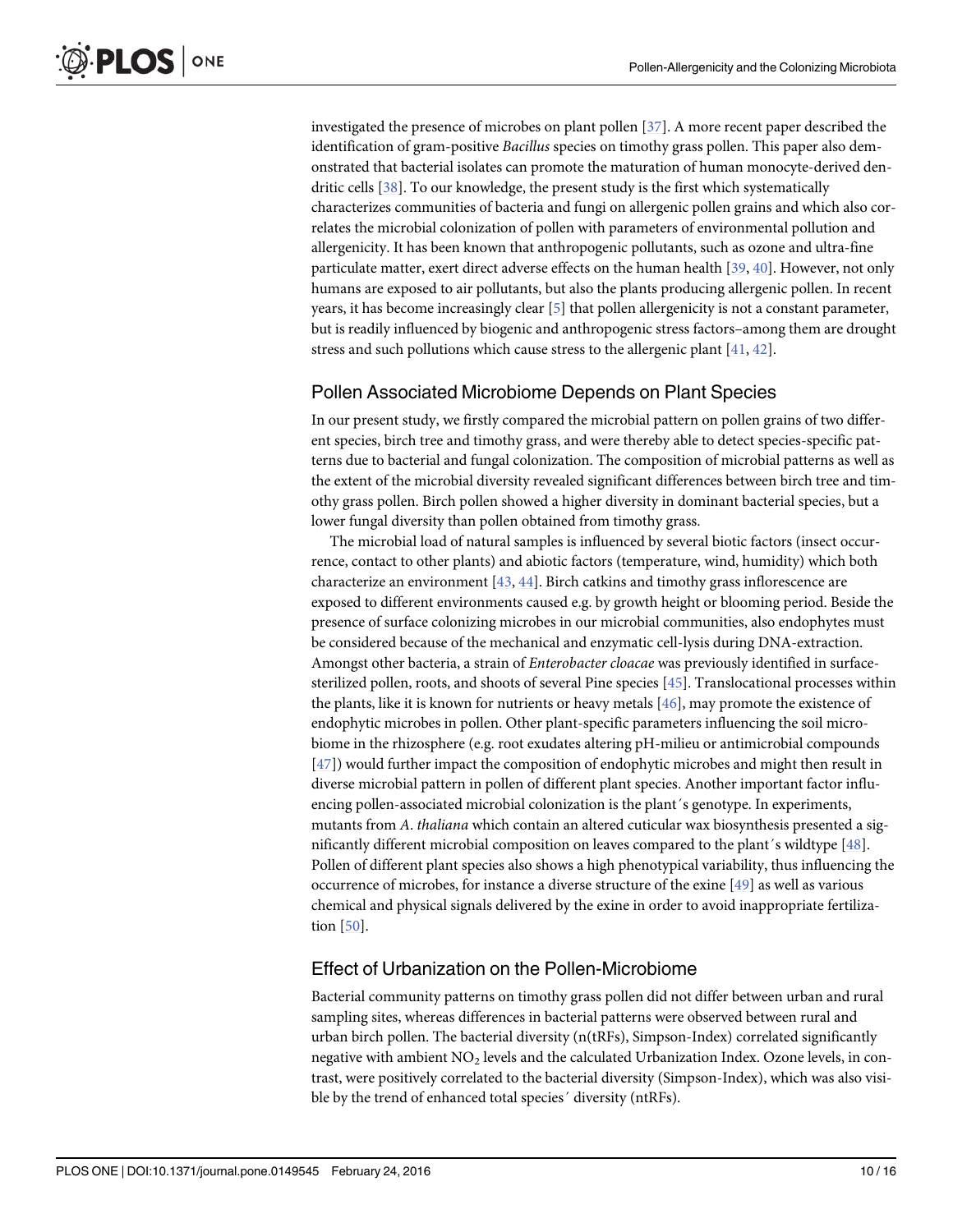<span id="page-10-0"></span>A study analyzing the impact of  $O_3$  to soil microbiome in the rhizosphere showed that  $O_3$ influences bacterial communities not directly but indirectly by stressing the plant  $[51, 52]$  $[51, 52]$  $[51, 52]$ . Normal atmospheric concentrations of  $O_3$  already cause damage in crop plants [[53](#page-15-0)]. NO<sub>2</sub>, in contrast, at normal atmospheric concentrations supports the plant by promoting nutrient uptake, plant growth, and metabolism [[54\]](#page-15-0). Only artificial high amounts of  $NO<sub>2</sub>$  would lead to negative effects on the plant [[55](#page-15-0)]. Our data suggest that alterations of ambient air pollutants, whether favorable or unfavorable for the general growth condition, are accompanied by changes in bacterial composition colonizing the plant.

In general, higher  $NO<sub>2</sub>$  and lower  $O<sub>3</sub>$  concentrations are typically associated with high traffic urban areas. This gradient from rural to urban locations is distinctly shown by the significant positive correlation of NO<sub>2</sub> and the significant negative correlation of  $O_3$  values to an increasing UI-value ( $SI$  Fig). In detail, urban environments expose plants to a wide range of abiotic stressors, among them polluted soil, heat, drought stress and nutrient shortage [\[56\]](#page-15-0). All these factors, in case they occur in high intensity, can stress plants [[19](#page-13-0)]. We did not analyze the influence of one of these additional stress factors to the plants. Therefore, we cannot suggest a direct relation of  $NO<sub>2</sub>$  to the stress level in plants, because it could also be possible that another stress factor, which correlates positively with  $NO<sub>2</sub>$  is the main stressor for the plants.

For measuring the stress level of the plants, we determined the activity of pollen NADPH oxidases. Besides the impact on allergic inflammation in the airways of animals and humans NADPH oxidases are involved in several processes of the plant system such as the response to biotic and/or abiotic stimuli (summarized in [\[57\]](#page-15-0)). Our data show no correlation of NADPH oxidase activity to any of the measured pollution parameters. Neither was there any significant correlation of NADPH oxidase activity to microbial diversity. This suggests that NADPH oxidase activity in birch tree and timothy grass pollen is irrelevant for responses to abiotic stresses measured in this study.

A study analyzing the communities of dust-associated microbes found a declined microbial diversity in urban areas compared to rural areas [[58](#page-15-0)]. We can confirm these investigations with regard to our results which show a declined bacterial diversity on birch pollen in urbanized areas. It is difficult to say what urban factors exactly might affect bacterial communities to the point of homogenization. There are studies showing high effects [[59](#page-15-0)] and other studies showing little effect of urbanization to the atmospheric bacterial diversity [[60](#page-15-0)]. Lower bacterial diversity might result from a higher homogenization of environmental conditions, land-use types or homogenized plant community in cities  $[58, 61]$  $[58, 61]$  $[58, 61]$  $[58, 61]$ . Furthermore, there might be a link to the hypothesis that people living in urban areas often suffer from allergic diseases caused by an exposition to lower level of bacterial diversity [\[58\]](#page-15-0).

#### Correlation of Pollen Microbiome and Allergen/PALM Contents

In further correlation analyses, we investigated interrelationships between the microbial diversity and the pollen´s content of allergens and PALMs in birch tree and timothy grass pollen. Higher bacterial diversity  $(n(t)RFs)$  on birch pollen was found to be associated with higher concentrations of Bet v 1. Higher contents of PALMs were associated with a lower Shannon diversity on birch tree and timothy grass pollen.

Plants are able to recognize bacterial colonization via pattern recognition receptors (PRRs) on the plant cell surface  $[13, 14]$  $[13, 14]$  $[13, 14]$ . Microbe-recognition by PRRs induces a wide spectrum of defense responses in the plant  $[62]$  $[62]$  $[62]$ . The protein Bet v 1 belongs to the plant pathogenesisrelated protein family 10 (PR-10). This protein is suggested to play a role in the response against pathogens or abiotic stress. In birch cell culture approaches it was detected that the gene expression encoding Bet v 1 isoforms is transcriptionally activated during pollen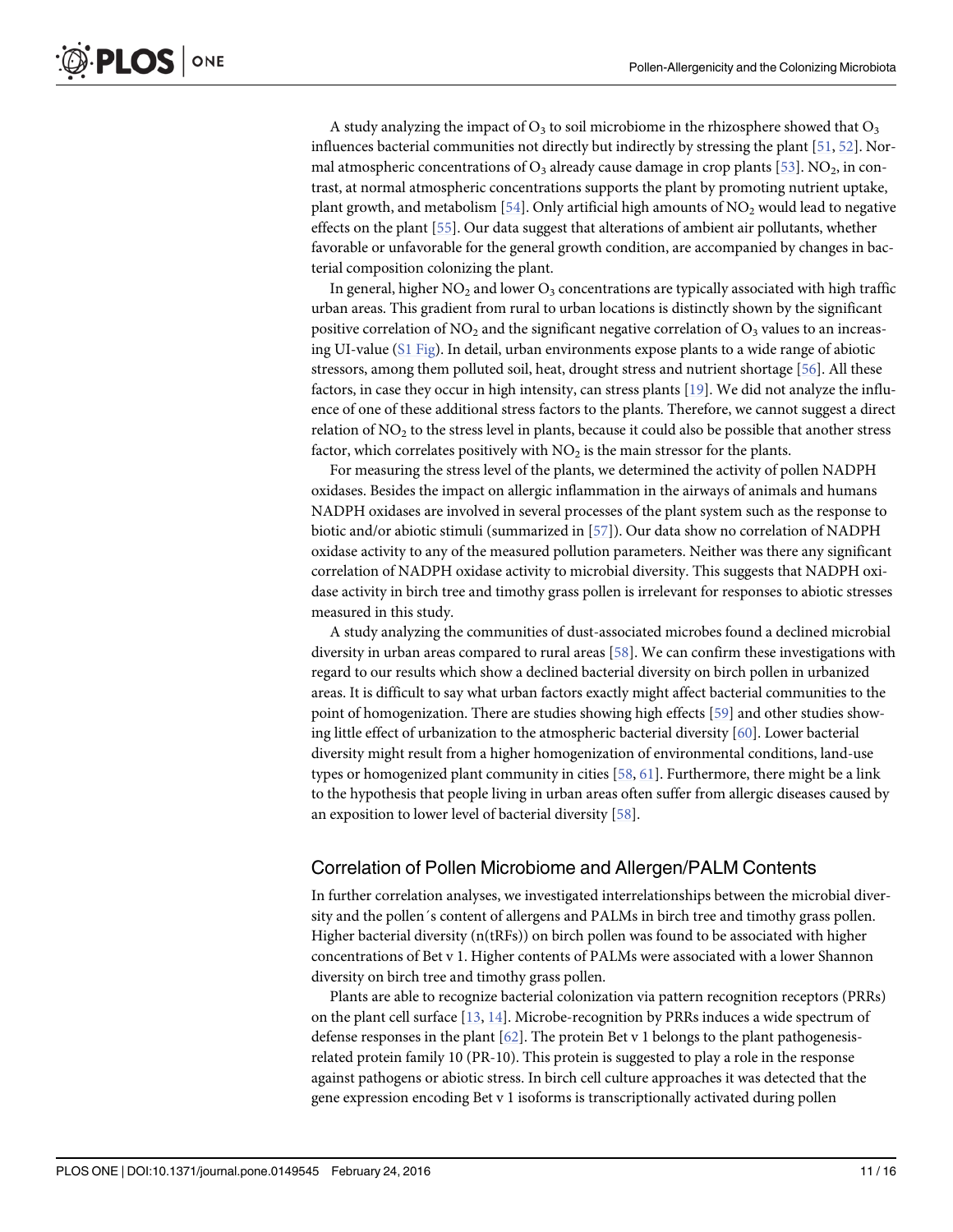<span id="page-11-0"></span>maturation and rapidly induced in the presence of microbes. Other stress factors like heat or heavy metals did not induce such an effect. An antibiotic function of enhanced Bet v 1 concentration seem to be likely, but tests with pollen washes including high amounts of Bet v 1 protein do not show any antibiotic effects [\[9](#page-13-0)]. In our study, we analyzed the interrelationship between microbes and Bet v 1 in natural habitats. In combination with the information we received from the cell culture approach explained above [\[9](#page-13-0)], the hypothesis of microbes influencing the expression of the allergen Bet v 1 might be supported. Future studies should address the effect of microbial species on the expression of Bet v 1 in pollen in more detail.

Finally, the diversity of low abundant bacteria on birch pollen was negatively correlated to the PALM content of pollen. Despite a low  $r_s$ -value in case of PALM $_{PGE2}$  the correlation was significant because of the high number of analyzed samples. The physiological roles of most PALMs are unknown to date. Some PALMs, e.g. the B<sub>1</sub>-Phytoprostanes are involved in the plant defense response against heavy metal and oxidants [[11](#page-13-0), [12](#page-13-0)]. High diversity of low abundance microbes, as measured by a high Shannon index, could reflect the presence of plant pathogens. In this case, PALMs production could be elevated in the course of pathogen-induced stress-responses. On the other hand, PALMs were measured by means of cross-reactivity to  $PGE<sub>2</sub>$ - and  $LTB<sub>4</sub>$ - antibodies in commercial ELISAs. It is therefore also possible that some lipids measured are not of pollen but of microbial origin. Detailed studies on pollen, from metabolome to function, will be required for dissecting the contribution of different PALMs in planta as well as their impact on the human immune system.

#### Conclusion

In this study we characterized systematically bacterial and fungal communities colonizing allergenic pollen from birch tree and timothy grass. Summing up the gained results we showed that in pollen of different plant species significantly different microbial communities are represented. Moreover we found that the bacterial diversity on birch pollen decreases in more urbanized locations. Furthermore we were able to show a relationship between high bacterial diversity on pollen and the amounts of allergens and PALMs produced by pollen.

Based on our results and in accordance with other studies we suggest that pollution / urbanization influences the microbial load associated with pollen, which then probably impacts the expression of allergenic proteins and immune-modulatory and stimulatory PALMs in the plant pollen. Up to now, the bacterial colonization of pollen was treated as a factor stressing the plant. We point out that the well-known and important beneficial and symbiotic effects of bacteria must not be neglected, too. With regard to the increasing number of incidences of allergic diseases, it is necessary to reveal to what extent anthropogenic factors influence the allergenic potential of pollen. Further studies should shed light on the molecular interplay on and in pollen grains. These studies should also clear whether there are certain bacterial isolates that might harbor key-functions in terms of modulating the expression of immune-related compounds.

# Supporting Information

[S1 Fig.](http://www.plosone.org/article/fetchSingleRepresentation.action?uri=info:doi/10.1371/journal.pone.0149545.s001) Correlation of pollution parameters  $NO<sub>2</sub>$  and  $O<sub>3</sub>$  to the Urbanization Index (UI). Ambient  $NO<sub>2</sub>$  concetration is significantly positive correlated to the Urbanization Index (UI; rho = 0.68, p < 0.0001), whereas ambient  $O_3$  concentration is significantly negative correlated to the Urbanization Index (rho = -0.46,  $p < 0.001$ ). (TIF)

[S1 Table](http://www.plosone.org/article/fetchSingleRepresentation.action?uri=info:doi/10.1371/journal.pone.0149545.s002). Correlation of fungal diversity on birch pollen to the content of PALMs and allergens, to the activity of NADPH oxidase as well as to measured pollution parameters.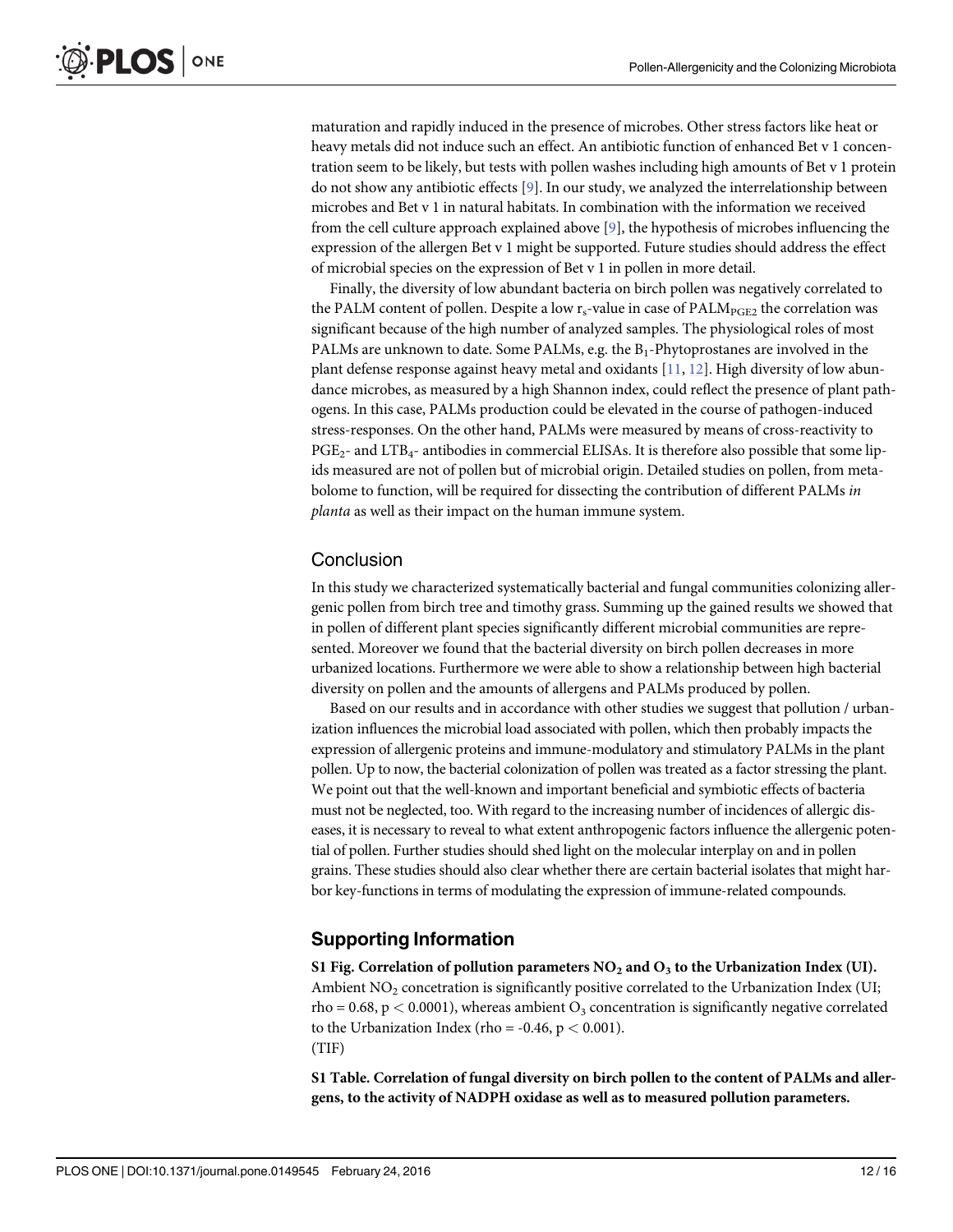<span id="page-12-0"></span>Spearman-Correlation of fungal diversity-indices (Simpson, Shannon) and the absolute number of different fragments (n(tRFs)) analyzed from birch pollen (Betula pendula, 2014) to air pollution concentration ( $NO_2$ ,  $O_3$ ,  $NH_3$ ; n = 31), the produced amount of allergens and PALMs (bet v 1, PALM<sub>PGE2</sub>, PALM<sub>LTB4</sub>, n = 31) and the activity of NADPH oxidase (n = 18). p = significance level. (PDF)

[S2 Table](http://www.plosone.org/article/fetchSingleRepresentation.action?uri=info:doi/10.1371/journal.pone.0149545.s003). Correlation of bacterial diversity on timothy grass pollen to the content of PALMs and allergens and to the Urbanization Index (UI). Spearman-Correlation of bacterial diversity-indices (Simpson, Shannon) and the absolute number of different fragments (n (tRFs)) analyzed from timothy grass pollen (*Phleum pratense*,  $n = 20$ ; 2014) to the produced amount of allergens (Phl p 5), the amount of PALMs (PALM<sub>PGE2</sub>, PALM<sub>LTB4</sub>) and the Urbanization Index (UI).  $p =$  significance level. (PDF)

[S3 Table](http://www.plosone.org/article/fetchSingleRepresentation.action?uri=info:doi/10.1371/journal.pone.0149545.s004). Correlation of fungal diversity on timothy grass pollen to the content of PALMs and allergens and to the Urbanization Index (UI). Spearman-Correlation of fungal diversityindices (Simpson, Shannon) and the absolute number of different fragments (n(tRFs)) analyzed from timothy grass pollen (Phleum pratense, 2014) to the produced amount of allergens (Phl p 5; n = 20) and PALMs (PALM<sub>PGE2</sub>, PALM<sub>LTB4</sub>, n = 20) and also to the Urbanization Index (UI;  $n = 18$ ).  $p =$  significance level. (PDF)

# Acknowledgments

The authors would like to thank Angelo Weiss (Helmholtz center Munich, research group "Plant Microbe Interaction") for his excellent technical assistance and Fabian Weikl (Helmholtz Center Munich, Institute of Biochemical Plant Pathology) for giving us substantial methodological advices.

# Author Contributions

Conceived and designed the experiments: AO SG UF CTH DE AH MR MS. Performed the experiments: AO SG UF. Analyzed the data: AO SG UF. Contributed reagents/materials/analysis tools: AO SG UF. Wrote the paper: AO SG UF MR MS. Supervision: MR MS. Calculation of Urbanization Index: FH. Determination of pollen collection day: IB.

#### References

- [1.](#page-0-0) Ring J, Akdis C, Lauener R, Schappi G, Traidl-Hoffmann C, Akdis M, et al. Global allergy forum and second Davos Declaration 2013 allergy: barriers to cure—challenges and actions to be taken. Allergy. 2014; 69(8):978–82. PMID: [25041525](http://www.ncbi.nlm.nih.gov/pubmed/25041525). doi: [10.1111/all.12406](http://dx.doi.org/10.1111/all.12406)
- [2.](#page-1-0) D'Amato G, Cecchi L, Bonini S, Nunes C, Annesi-Maesano I, Behrendt H, et al. Allergenic pollen and pollen allergy in Europe. Allergy. 2007; 62(9):976–90. PMID: [17521313](http://www.ncbi.nlm.nih.gov/pubmed/17521313).
- [3.](#page-1-0) Boehme MW, Kompauer I, Weidner U, Piechotowski I, Gabrio T, Behrendt H. Respiratory symptoms and sensitization to airborne pollen of ragweed and mugwort of adults in Southwest Germany. Deutsche Medizinische Wochenschrift (1946). 2013; 138(33):1651–8. doi: [10.1055/s-0033-1343330](http://dx.doi.org/10.1055/s-0033-1343330) PMID: [23913351](http://www.ncbi.nlm.nih.gov/pubmed/23913351)
- [4.](#page-1-0) Nowak D, Heinrich J, Jorres R, Wassmer G, Berger J, Beck E, et al. Prevalence of respiratory symptoms, bronchial hyperresponsiveness and atopy among adults: west and east Germany. Eur Respir J. 1996; 9(12):2541–52. PMID: [8980967](http://www.ncbi.nlm.nih.gov/pubmed/8980967).
- [5.](#page-1-0) Traidl-Hoffmann C, Jakob T, Behrendt H. Determinants of allergenicity. J Allergy Clin Immunol. 2009; 123(3):558–66. PMID: [19152966](http://www.ncbi.nlm.nih.gov/pubmed/19152966). doi: [10.1016/j.jaci.2008.12.003](http://dx.doi.org/10.1016/j.jaci.2008.12.003)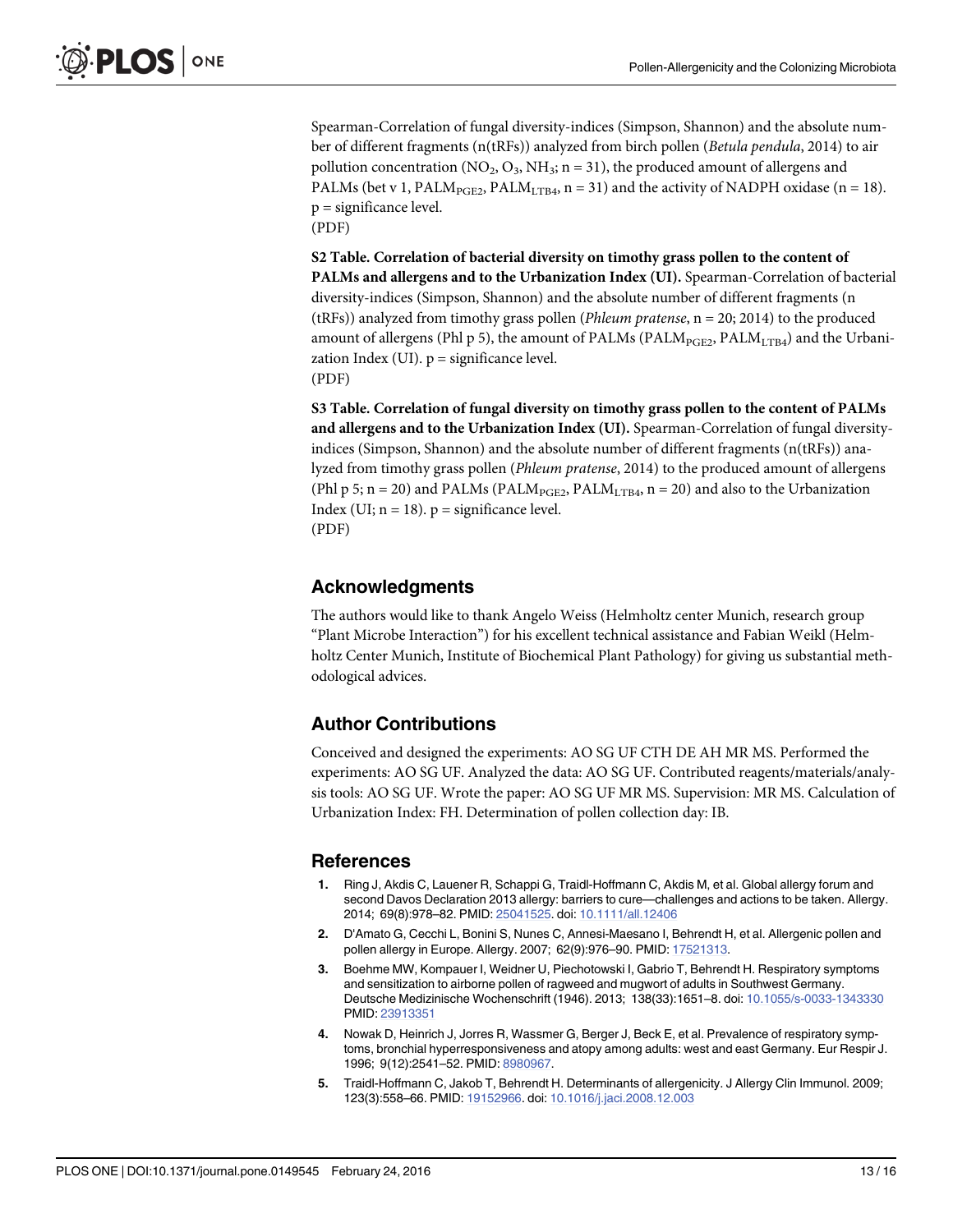- <span id="page-13-0"></span>[6.](#page-1-0) Oeder S, Alessandrini F, Wirz OF, Braun A, Wimmer M, Frank U, et al. Pollen-derived nonallergenic substances enhance Th2-induced IgE production in B cells. Allergy. 2015. PMID: [26214762](http://www.ncbi.nlm.nih.gov/pubmed/26214762).
- 7. Wimmer M, Alessandrini F, Gilles S, Frank U, Oeder S, Hauser M, et al. Pollen-derived adenosine is a necessary cofactor for ragweed allergy. Allergy. 2015. PMID: [25939785](http://www.ncbi.nlm.nih.gov/pubmed/25939785).
- [8.](#page-1-0) Gilles S, Beck I, Lange S, Ring J, Behrendt H, Traidl-Hoffmann C. Non-allergenic factors from pollen modulate T helper cell instructing notch ligands on dendritic cells. World Allergy Organ J. 2015; 8(1):2. PMID: [25610519.](http://www.ncbi.nlm.nih.gov/pubmed/25610519) Pubmed Central PMCID: 4300172. doi: [10.1186/s40413-014-0054-8](http://dx.doi.org/10.1186/s40413-014-0054-8)
- [9.](#page-1-0) Swoboda I, Scheiner O, Kraft D, Breitenbach M, Heberle-Bors E, Vicente O. A birch gene family encoding pollen allergens and pathogenesis-related proteins. Biochim Biophys Acta. 1994; 1219:457–64. PMID: [7918643](http://www.ncbi.nlm.nih.gov/pubmed/7918643)
- [10.](#page-1-0) Swoboda I, Dang TCH, Heberle-Bors E, Vicente O. Expression of Bet v 1, the major birch pollen allergen, during anther development. Protoplasma. 1995; 187:103–10.
- [11.](#page-1-0) Loeffler C, Berger S, Guy A, Durand T, Bringmann G, Dreyer M, et al. B1-phytoprostanes trigger plant defense and detoxification responses. J Plant physiol. 2005; 137(1):328–40. PMID: [15618427.](http://www.ncbi.nlm.nih.gov/pubmed/15618427) Pubmed Central PMCID: 548863.
- [12.](#page-1-0) Thoma I, Krischke M, Loeffler C, Mueller MJ. The isoprostanoid pathway in plants. Chem Phys Lipids. 2004; 128(1–2):135–48. PMID: [15037159](http://www.ncbi.nlm.nih.gov/pubmed/15037159).
- [13.](#page-1-0) Newman MA, Sundelin T, Nielsen JT, Erbs G. MAMP (microbe-associated molecular pattern) triggered immunity in plants. Front Plant Sci. 2013; 4(139):1–14. PMID: [23720666.](http://www.ncbi.nlm.nih.gov/pubmed/23720666) Pubmed Central PMCID: 3655273.
- [14.](#page-1-0) Trda L, Boutrot F, Claverie J, Brule D, Dorey S, Poinssot B. Perception of pathogenic or beneficial bacteria and their evasion of host immunity: pattern recognition receptors in the frontline. Front Plant Sci. 2015; 6(219). PMID: [25904927.](http://www.ncbi.nlm.nih.gov/pubmed/25904927) Pubmed Central PMCID: 4389352.
- [15.](#page-1-0) Khodai-Kalaki M, Andrade A, Fathy Mohamed Y, Valvano MA. Burkholderia cenocepacia lipopolysaccharide modification and flagellin glycosylation affect virulence but not innate immune recognition in plants. MBio. 2015; 6(3):e00679-15. PMID: [26045541.](http://www.ncbi.nlm.nih.gov/pubmed/26045541) Pubmed Central PMCID: 4462625. doi: [10.](http://dx.doi.org/10.1128/mBio.00679-15) [1128/mBio.00679-15](http://dx.doi.org/10.1128/mBio.00679-15)
- [16.](#page-1-0) Thoma I, Loeffler C, Sinha AK, Gupta M, Krischke M, Steffan B, et al. Cyclopentenone isoprostanes induced by reactive oxygen species trigger defense gene activation and phytoalexin accumulation in plants. The Plant Journal. 2003; 34:363–75. PMID: [12713542](http://www.ncbi.nlm.nih.gov/pubmed/12713542)
- [17.](#page-1-0) Jacquard C, Mazeyrat-Gourbeyre F, Devaux P, Boutilier K, Baillieul F, Clement C. Microspore embryogenesis in barley: anther pre-treatment stimulates plant defence gene expression. Planta. 2009; 229 (2):393–402. PMID: [18974997](http://www.ncbi.nlm.nih.gov/pubmed/18974997). doi: [10.1007/s00425-008-0838-6](http://dx.doi.org/10.1007/s00425-008-0838-6)
- [18.](#page-1-0) Beck I, Jochner S, Gilles S, McIntyre M, Buters JT, Schmidt-Weber C, et al. High environmental ozone levels lead to enhanced allergenicity of birch pollen. PLoS One. 2013; 8(11). PMID: [24278250.](http://www.ncbi.nlm.nih.gov/pubmed/24278250) Pubmed Central PMCID: 3835901.
- [19.](#page-1-0) Bostock RM, Pye MF, Roubtsova TV. Predisposition in plant disease: exploiting the nexus in abiotic and biotic stress perception and response. Annu Rev Phytopathol. 2014; 52:517–49. PMID: [25001451](http://www.ncbi.nlm.nih.gov/pubmed/25001451). doi: [10.1146/annurev-phyto-081211-172902](http://dx.doi.org/10.1146/annurev-phyto-081211-172902)
- [20.](#page-2-0) Gilles S, Fekete A, Zhang X, Beck I, Blume C, Ring J, et al. Pollen metabolome analysis reveals adenosine as a major regulator of dendritic cell-primed T(H) cell responses. J Allergy Clin Immunol. 2011; 127(2):454–61. PMID: [21281872](http://www.ncbi.nlm.nih.gov/pubmed/21281872). doi: [10.1016/j.jaci.2010.12.1082](http://dx.doi.org/10.1016/j.jaci.2010.12.1082)
- [21.](#page-2-0) Buters J, Prank M, Sofiev M, Pusch G, Albertini R, Annesi-Maesano I, et al. Variation of the group 5 grass pollen allergen content of airborne pollen in relation to geographic location and time in season. J Allergy Clin Immunol. 2015; 136(1):87–95. PMID: [25956508.](http://www.ncbi.nlm.nih.gov/pubmed/25956508) doi: [10.1016/j.jaci.2015.01.049](http://dx.doi.org/10.1016/j.jaci.2015.01.049)
- [22.](#page-2-0) Wang X-L, Takai T, Kamijo S, Gunawan H, Ogawa H, Okumura K. NADPH oxidase activity in allergenic pollen grains of different plant species. Biochem Biophys Res Commun. 2009; 387(3):430–4. doi: [10.](http://dx.doi.org/10.1016/j.bbrc.2009.07.020) [1016/j.bbrc.2009.07.020](http://dx.doi.org/10.1016/j.bbrc.2009.07.020) PMID: [19595671](http://www.ncbi.nlm.nih.gov/pubmed/19595671)
- [23.](#page-2-0) Edwards U, Rogall T, Blocker H, Emde M, Bottger EC. Isolation and direct complete nucleotide determination of entire genes. Characterization of a gene coding for 16S ribosomal RNA. Nucleic Acids Res. 1989; 17(19):7843–53. PMID: [2798131](http://www.ncbi.nlm.nih.gov/pubmed/2798131). Pubmed Central PMCID: 334891.
- [24.](#page-2-0) Lane DJ, Pace B, Olsen GJ, Stahl DA, Sogin ML, Pace NR. Rapid determination of 16S ribosomal RNA sequences for phylogenetic analyses. PNAS. 1985; 82:6955–9. PMID: [2413450](http://www.ncbi.nlm.nih.gov/pubmed/2413450)
- [25.](#page-3-0) Lord NS, Kaplan CW, Shank P, Kitts CL, Elrod SL. Asessement of fungal diversity. FEMS Microbiol Ecol. 2002; 42:327–37. doi: [10.1111/j.1574-6941.2002.tb01022.x](http://dx.doi.org/10.1111/j.1574-6941.2002.tb01022.x) PMID: [19709292](http://www.ncbi.nlm.nih.gov/pubmed/19709292)
- [26.](#page-3-0) Anderson IC, Campbell CD, Prosser JI. Potential bias of fungal 18S rDNA and internal transcribed spacer polymerase chain reaction primers for estimating fungal biodiversity in soil. Environ Microbiol. 2003b; 5(1):36–47.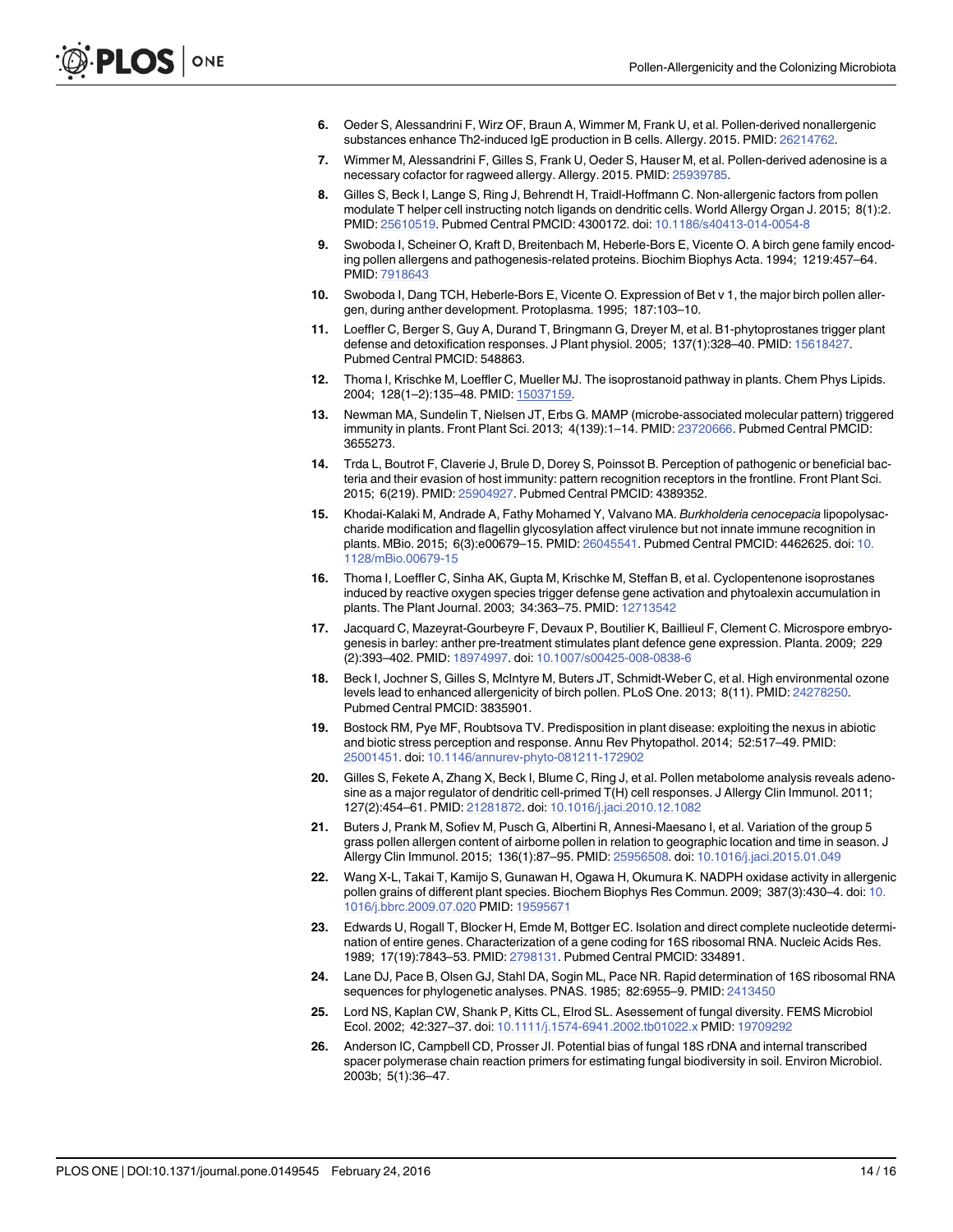- <span id="page-14-0"></span>[27.](#page-3-0) Chowdhury SP, Dietel K, Rändler M, Schmid M, Junge H, Borris R, et al. Effects of Bacillus amyloliquefaciens FZB42 on lettuce growth and health under pathogen pressure and its impact on the rhizosphere bacterial community. PLoS ONE. 2013; 8(7):e68818. doi: [10.1371/journal.pone.0068818](http://dx.doi.org/10.1371/journal.pone.0068818) PMID: [23935892](http://www.ncbi.nlm.nih.gov/pubmed/23935892)
- [28.](#page-3-0) Culman SW, Gauch HG, Blackwood CB, Thies JE. Analysis of tRFLP data using analysis of variance and ordination methods: A comparative study. J Microbiol Methods. 2008; 75:55–63. doi: [10.1016/j.](http://dx.doi.org/10.1016/j.mimet.2008.04.011) [mimet.2008.04.011](http://dx.doi.org/10.1016/j.mimet.2008.04.011) PMID: [18584903](http://www.ncbi.nlm.nih.gov/pubmed/18584903)
- [29.](#page-3-0) Hammer O, Harper DAT, Ryan PD. PAST: Paleontological statistics software package for education and data analysis. Palaeontol Electronica. 2001; 4(1).
- [30.](#page-3-0) Nubel U, Garcia-Pichel F, Muyzer G. PCR primers to amplify 16S rRNA genes from cyanobacteria. Appl Environ Microbiol. 1997; 63(8):3327–32. PMID: [9251225.](http://www.ncbi.nlm.nih.gov/pubmed/9251225) Pubmed Central PMCID: 168636.
- [31.](#page-3-0) Strunk O, Ludwig W. ARB software program package 1997. Available: [http://www.biol.chemie.tu](http://www.biol.chemie.tu-muenchen.de/pub/ARB/)[muenchen.de/pub/ARB/](http://www.biol.chemie.tu-muenchen.de/pub/ARB/).
- [32.](#page-3-0) Chelius MK, Triplett EW. The Diversity of Archaea and Bacteria in Association with the Roots of Zea mays L. Microbial ecology. 2001; 41(3):252-63. PMID: [11391463.](http://www.ncbi.nlm.nih.gov/pubmed/11391463)
- [33.](#page-3-0) Clarke KR. Non-parametric multivariate analyses of changes in community structure. Austral Ecol. 1993; 18:117–43.
- [34.](#page-3-0) Team RDC. R: A language and environment for statistical computing. Vienna, Austria: R Foundation for Statistical Computing,; 2014.
- [35.](#page-3-0) Köhler W, Schachtel G, Voleske P. Biostatistik. Einführung für Biologen und Agrarwissenschaftler. Heidelberg: Springer-Verlag Berlin 2007.
- [36.](#page-8-0) Compant S, Clément C, Sessitsch A. Plant growth-promoting bacteria in the rhizo- and endosphere of plants: Their role, colonization, mechanisms involved and prospects for utilization. Soil Biol Biochem. 2010; 42(5):669–78.
- [37.](#page-9-0) Colldahl H, Carlsson G. Allergens in pollen. Acta Allergologica. 1968; XXIII:387–95.
- [38.](#page-9-0) Heydenreich B, Bellinghausen I, Konig B, Becker WM, Grabbe S, Petersen A, et al. Gram-positive bacteria on grass pollen exhibit adjuvant activity inducing inflammatory T cell responses. Clin Exp Allergy. 2012; 42(1):76–84. PMID: [22092824.](http://www.ncbi.nlm.nih.gov/pubmed/22092824) doi: [10.1111/j.1365-2222.2011.03888.x](http://dx.doi.org/10.1111/j.1365-2222.2011.03888.x)
- [39.](#page-9-0) Heinrich J, Wichmann H-E. Traffic related pollutants in Europe and their effect on allergic disease. Curr Opin Allergy Clin Immunol. 2004; 4(5):341–8. PMID: [15349031](http://www.ncbi.nlm.nih.gov/pubmed/15349031)
- [40.](#page-9-0) Diaz-Sanchez D, Riedl M. Diesel effects on human health: a question of stress? Am J Physiol Lung Cell Mol Physiol. 2005; 289(5):L722–L3. PMID: [16214822.](http://www.ncbi.nlm.nih.gov/pubmed/16214822)
- [41.](#page-9-0) El Kelish A, Zhao F, Heller W, Durner J, Winkler JB, Behrendt H, et al. Ragweed (Ambrosia artemisiifolia) pollen allergenicity: SuperSAGE transcriptomic analysis upon elevated CO2 and drought stress. BMC Plant Biol. 2014; 14(176):1–16. PMID: [24972689](http://www.ncbi.nlm.nih.gov/pubmed/24972689). Pubmed Central PMCID: 4084800.
- [42.](#page-9-0) Zhao F, Elkelish A, Durner J, Lindermayr C, Winkler JB, Ruëff F, et al. Common ragweed (Ambrosia artemisiifolia L.): Allergenicity and molecular characterisation of pollen after plant exposure to elevated NO2. Plant Cell Environ. 2015.
- [43.](#page-9-0) Rastogi G, Sbodio A, Tech JJ, Suslow TV, Coaker GL, Leveau JH. Leaf microbiota in an agroecosystem: spatiotemporal variation in bacterial community composition on field-grown lettuce. ISME J. 2012; 6(10):1812–22. PMID: [22534606](http://www.ncbi.nlm.nih.gov/pubmed/22534606). Pubmed Central PMCID: 3446804. doi: [10.1038/ismej.2012.32](http://dx.doi.org/10.1038/ismej.2012.32)
- [44.](#page-9-0) Finkel OM, Burch AY, Elad T, Huse SM, Lindow SE, Post AF, et al. Distance-decay relationships partially determine diversity patterns of phyllosphere bacteria on Tamarix trees across the Sonoran Desert. Appl Environ Microbiol. 2012; 78(17):6187–93. PMID: [22752165.](http://www.ncbi.nlm.nih.gov/pubmed/22752165) Pubmed Central PMCID: 3416633. doi: [10.1128/AEM.00888-12](http://dx.doi.org/10.1128/AEM.00888-12)
- [45.](#page-9-0) Madmony A, Chernin L, Pleban S, Peleg E, Riov J. Enterobacter cloacae, an obligatory endophyte of pollen grains of mediterranean pines. Folia Microbiol. 2005; 50(3):209–16.
- [46.](#page-9-0) Mattina MI, Lannucci-Berger W, Musante C, White JC. Concurrent plant uptake of heavy metals and persistent organic pollutants from soil. Environ Pollut. 2003; 124(3):375-8. PMID: [12758018](http://www.ncbi.nlm.nih.gov/pubmed/12758018)
- [47.](#page-9-0) Hartmann A, Schmid M, van Tuinen D, Berg G. Plant-driven selection of microbes. Plant Soil. 2008; 321(1–2):235–57.
- [48.](#page-9-0) Reisberg EE, Hildebrandt U, Riederer M, Hentschel U. Distinct phyllosphere bacterial communities on Arabidopsis wax mutant leaves. PLoS One. 2013; 8(11):e78613. PMID: [24223831.](http://www.ncbi.nlm.nih.gov/pubmed/24223831) Pubmed Central PMCID: 3818481. doi: [10.1371/journal.pone.0078613](http://dx.doi.org/10.1371/journal.pone.0078613)
- [49.](#page-9-0) Blackmore S, Wortley AH, Skvarla JJ, Rowley JR. Pollen wall development in flowering plants. New Phytol. 2007; 174(3):483–98. PMID: [17447905](http://www.ncbi.nlm.nih.gov/pubmed/17447905).